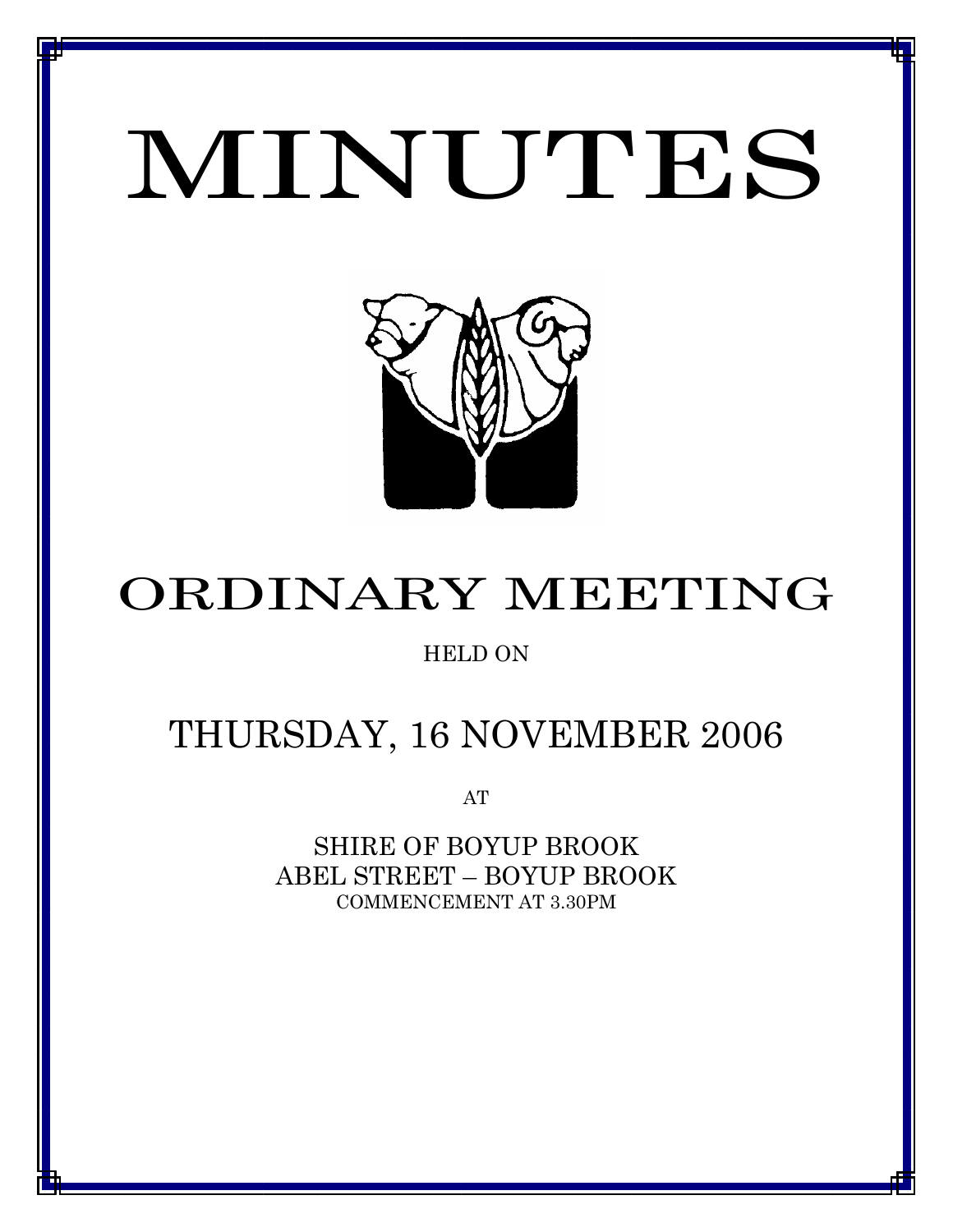### TABLE OF CONTENTS

| $\mathbf{1}$ . |                | RECORD OF ATTENDANCE/APOLOGIES/LEAVE OF ABSENCE PREVIOUSLY APPROVED 3                                                                                                                                       |  |
|----------------|----------------|-------------------------------------------------------------------------------------------------------------------------------------------------------------------------------------------------------------|--|
| 2.             |                |                                                                                                                                                                                                             |  |
| 3.             |                |                                                                                                                                                                                                             |  |
| 4.             |                |                                                                                                                                                                                                             |  |
| 5.             |                |                                                                                                                                                                                                             |  |
| 6              |                |                                                                                                                                                                                                             |  |
| $\overline{7}$ |                |                                                                                                                                                                                                             |  |
| 7.1            |                |                                                                                                                                                                                                             |  |
|                | 7.1.1<br>7.1.2 |                                                                                                                                                                                                             |  |
|                |                |                                                                                                                                                                                                             |  |
|                |                |                                                                                                                                                                                                             |  |
|                | 7.2.1<br>7.2.2 |                                                                                                                                                                                                             |  |
|                | 7.2.3          |                                                                                                                                                                                                             |  |
|                | 7.2.4<br>7.2.5 | LOT 22 LEE STEERE DRIVE, BOYUP BROOK - PLANNING APPLICATION FOR AN ADDITIONAL HOUSE ON A SPECIAL RURAL<br>LOTS 720 AND 721 BRIDGETOWN - BOYUP BROOK ROAD, BOYUP BROOK - APPLICATION FOR REZONING FROM RURAL |  |
|                |                |                                                                                                                                                                                                             |  |
|                | 7.2.6          | INVITATION TO PARTICIPATE ON TASKFORCE - SOUTH WEST REGIONAL PLANNING FRAMEWORK 19                                                                                                                          |  |
|                | 7.2.7          | LOT 102 ABELS ROAD, BOYUP BROOK - PLANNING APPLICATION FOR AN OVERSIZED SHED 20                                                                                                                             |  |
|                | 7.2.8          | LOT 68 ABEL STREET, BOYUP BROOK - PLANNING APPLICATION FOR AN ALFRESCO AREA 21                                                                                                                              |  |
|                |                |                                                                                                                                                                                                             |  |
|                | 7.3.1          |                                                                                                                                                                                                             |  |
|                | 7.3.2          |                                                                                                                                                                                                             |  |
|                | 7.3.3          |                                                                                                                                                                                                             |  |
|                | 7.3.4          |                                                                                                                                                                                                             |  |
|                | 7.3.5          | BOYUP BROOK MEDICAL SERVICE - PROPOSED 'HIRING OF CONSULTING ROOM FOR VISITING HEALTH PROFESSIONALS                                                                                                         |  |
|                |                |                                                                                                                                                                                                             |  |
|                | 7.3.6          |                                                                                                                                                                                                             |  |
|                | 7.3.7          |                                                                                                                                                                                                             |  |
| 8.             | 7.3.8          |                                                                                                                                                                                                             |  |
|                |                |                                                                                                                                                                                                             |  |
| 9.             |                |                                                                                                                                                                                                             |  |
|                | 9.1            |                                                                                                                                                                                                             |  |
| 10             |                | URGENT BUSINESS - BY APPROVAL OF THE PRESIDENT OR A MAJORITY OF COUNCILLORS PRESENT35                                                                                                                       |  |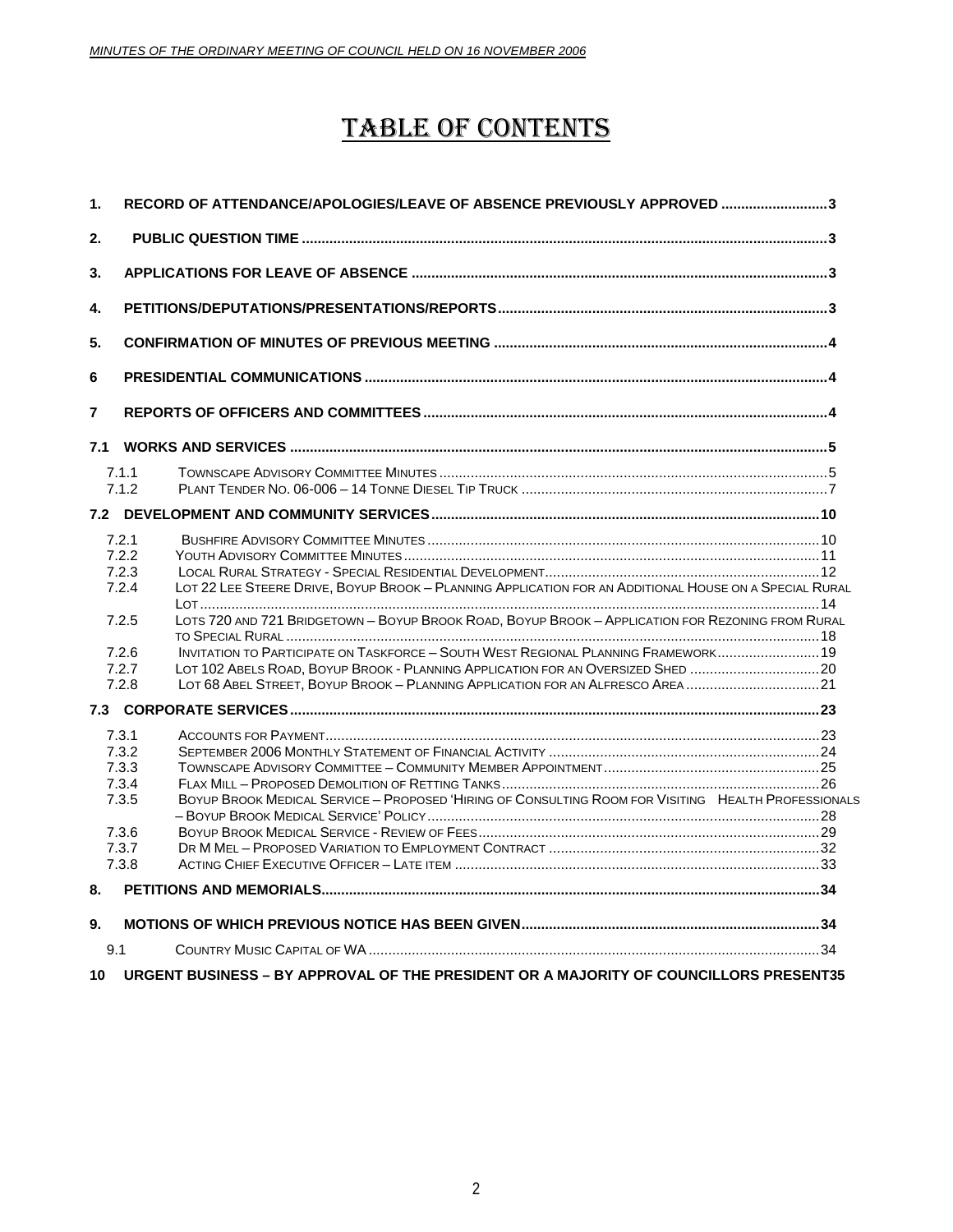### <span id="page-2-0"></span>**1. RECORD OF ATTENDANCE/APOLOGIES/LEAVE OF ABSENCE PREVIOUSLY APPROVED**

### 1.1 Attendance

Cr T Ginnane – Shire President Cr S Broadhurst Cr R Downing Cr J Florey Cr P Marshall Cr M Martin Cr K Moir Cr T Oversby Cr A Piper

Mr W Pearce – Chief Executive Officer Mr K Jones – Manager of Finance and Administration Mr J Eddy – Manager of Works and Services Mr T Doust – Acting Chief Executive Officer

### 1.2 Apologies

### **2. PUBLIC QUESTION TIME**

2.1 Response to Previous Public Questions Taken on Notice

Nil

2.2 Public Question Time

Nil

### **3. APPLICATIONS FOR LEAVE OF ABSENCE**

Nil

### **4. PETITIONS/DEPUTATIONS/PRESENTATIONS/REPORTS**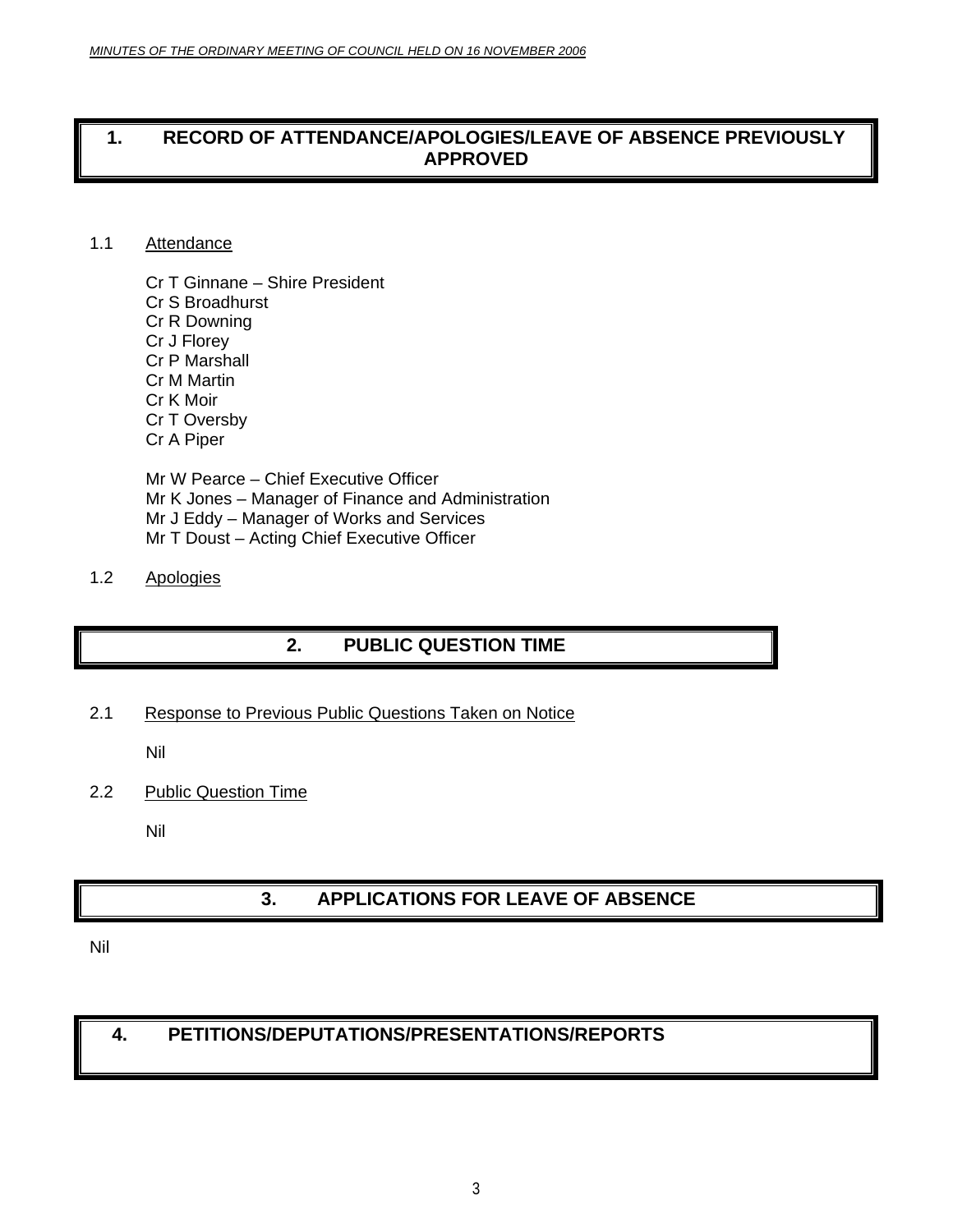### **5. CONFIRMATION OF MINUTES OF PREVIOUS MEETING**

<span id="page-3-0"></span>5.1 Minutes of the Ordinary Meeting of the Council held on 19 October 2006.

**MOVED: Cr Downing The SECONDED: Cr Broadhurst** 

**That the minutes of the previous Ordinary Meeting of the Council held on 19 October 2006, be confirmed as an accurate record subject to the alteration on page 14 where the motion on the draft contract for the CEO should follow the motion to come out of committee.** 

**CARRIED 9/0** 

5.2 Minutes of the Special Council Meeting held on 31 October 2006.

**MOVED: Cr Oversby SECONDED: Cr Marshall** 

**That the minutes of the previous Special Council Meeting held on 31 October 2006, be confirmed as an accurate record.** 

**CARRIED 9/0** 

### **6 PRESIDENTIAL COMMUNICATIONS**

Attended funeral of Gary Henderson.

Bogar statue opening at the Boyup Brook Fire Station.

Dinninup Show – presented a plaque commemorating 100 years of the Dinninup Hall.

Conducted a citizenship ceremony for Sandie Blackiston.

Cr Downing represented Cr Ginnane at Remembrance Day.

### **7 REPORTS OF OFFICERS AND COMMITTEES**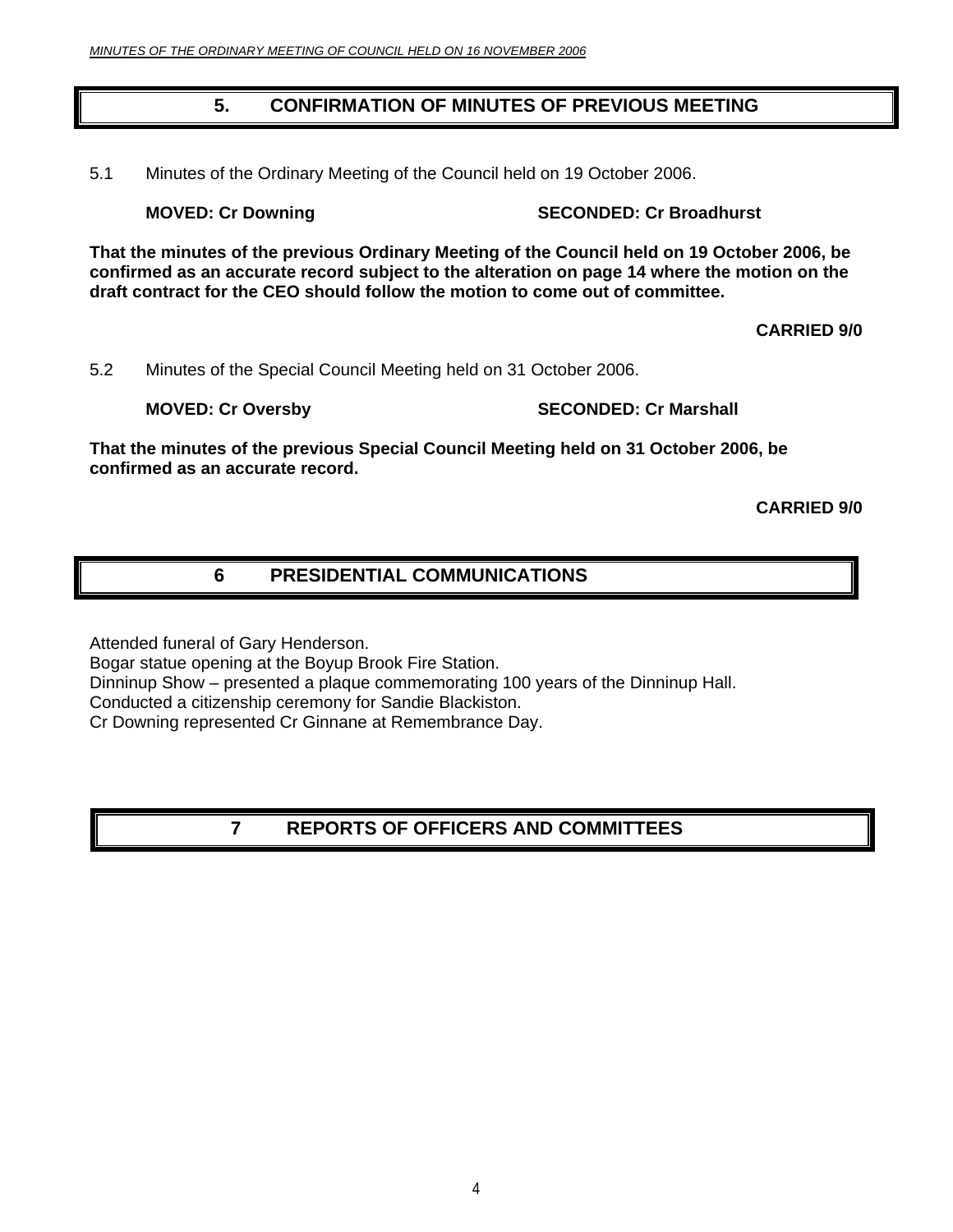### **7.1 WORKS AND SERVICES**

<span id="page-4-0"></span>7.1.1 Townscape Advisory Committee Minutes

| Shire of Boyup Brook             |
|----------------------------------|
|                                  |
| John Eddy                        |
| 9 November 2006                  |
| <b>Local Government Act 1995</b> |
| PA/37/001                        |
| 1.1 - Minutes                    |
|                                  |

### **BACKGROUND:**

A Townscape Advisory Committee meeting was held on 6 November 2006. Minutes of the meeting are laid on the table and circulated (refer to appendix 1.1).

### **MOVED: Cr Broadhurst SECONDED: Cr Downing**

**That:-** 

- **1. the minutes of the Townscape Advisory Committee held on the 6 November 2006, be received;**
- **2. the Council approve:** 
	- **a. The figures at the Tourist Centre toilet block be painted with a brown metallic finish paint;**
	- **b. Council supply brown metallic finish paint for the Country Music Club to paint the 'Tall Man' figure on the corner of Jackson Street and Connolly Street;**
- **3. the Council accept the nomination of Mary Whitehead as a Committee member for the Townscape (Waters Edge) Advisory Committee for the balance of the 2006/2007 year;**

**CARRIED 9/0** 

W Pearce left the chambers the time being 4.37pm. W Pearce reentered the chambers the time being 4.39pm.

**MOVED: Cr Broadhurst SECONDED: Cr Oversby**

### **That the Council approve:-**

- **a. the provision of transitional 'Boyup Brook' signs to be in place when community signs are not erected;**
- **b. a 900mm x 300mm 'Country Music Capital of WA' sign with green lettering on a beige background be permanently fixed to the 'Community' sign framework at each town entrance;**

W Pearce left the chambers the time being 4.46pm.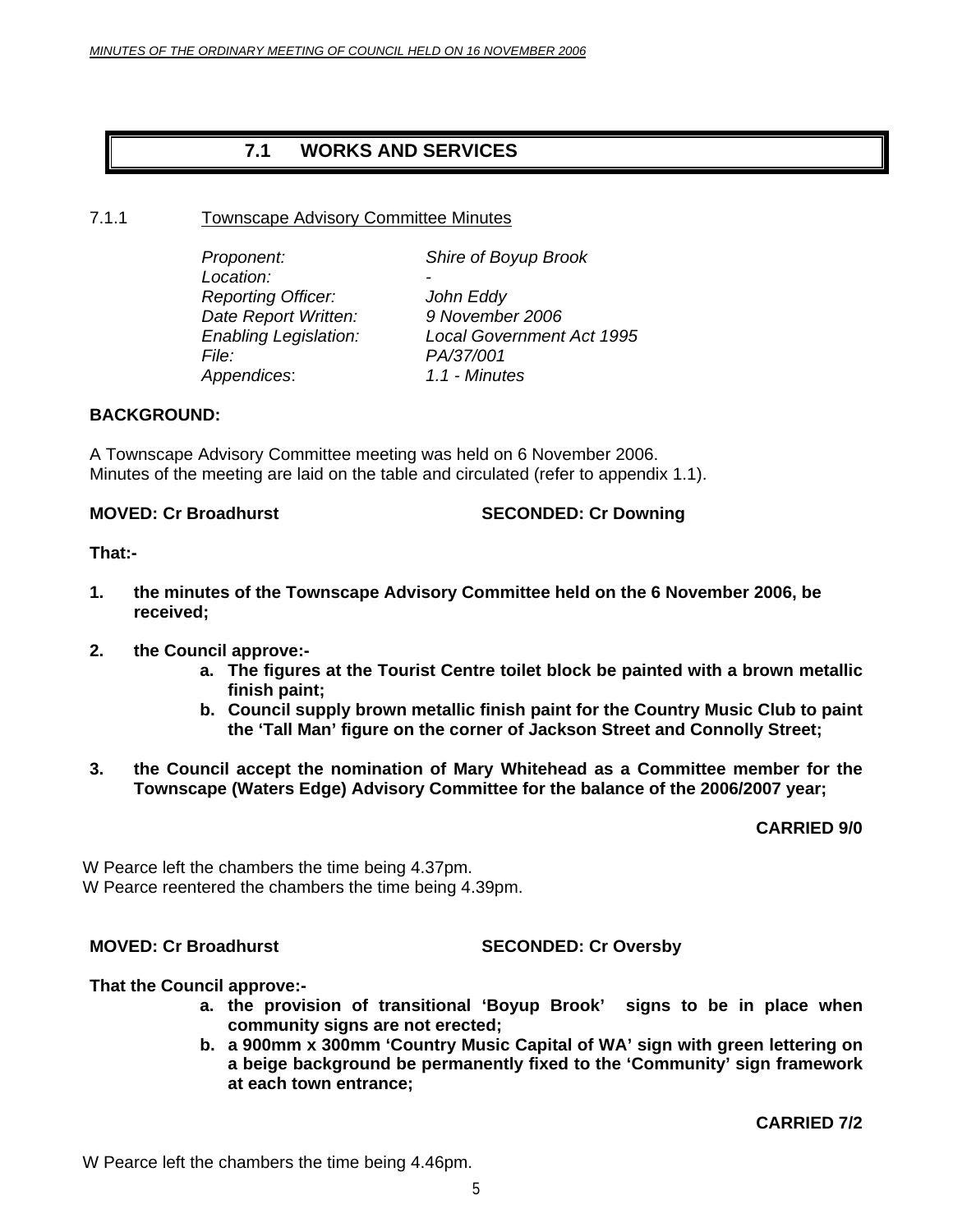### **MOVED: Cr Broadhurst SECONDED: Cr Florey**

**1. the Council approve four boundary signs (1500mm x 900mm) as per attached sketch for consideration in the 2007/2008 budget;** 

**CARRIED 7/2** 

W Pearce reentered the chambers the time being 3.51pm

**MOVED: Cr Marshall SECONDED: Cr Piper** 

**That the Council move into a committee of the whole under clause 15.6 of the Standing Orders, Local Law No.1**.**to allow members free discussion on the matter.** 

 **CARRIED 7/2** 

**MOVED: Cr Broadhurst SECONDED: Cr Oversby** 

**That the Council moves out of committee of the whole under clause 15.6 of the Standing Orders, Local Law No.1.** 

**CARRIED 9/0** 

**MOVED: Cr Broadhurst SECONDED: Cr Oversby** 

**That the Council approve the expenditure of DLGRD grant for community street furniture at the following locations:-** 

> **Sandakan Park – 1 x lockable 240l bin point Football Oval – 3 x lockable 240l bin point Hockey grounds 1 x lockable 240l bin point Cemetery – 1 x lockable 240l bin point Tourist Centre – 1 x jarrah 240l bin enclosure Bridge Street Deli – 1 x jarrah 240l bin enclosure Boyup Brook Hotel - 1 x jarrah 240l bin enclosure Tourist Centre – 1 x combination picnic table and seats Music Park - 1 x combination picnic table and seats - 1 x lockable 240l bin point Boyup Brook Billabong - 1 x combination picnic table and seats**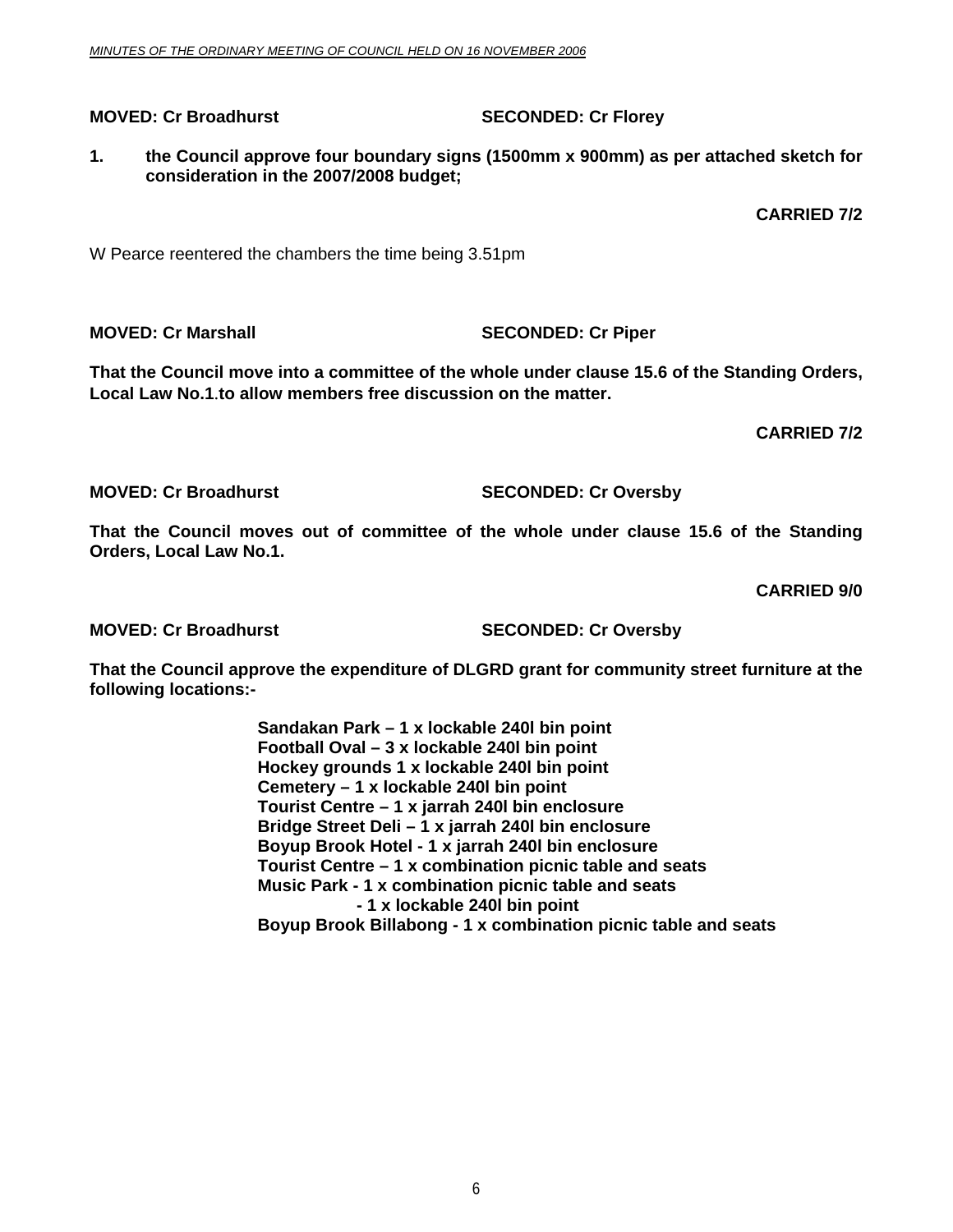### <span id="page-6-0"></span>**Amendment:**

### **MOVED: Cr Martin SECONDED: Cr Moir And SECONDED: Cr Moir**

**That the Council approve the expenditure of DLGRD grant for community street furniture at the following locations:-** 

> **Sandakan Park – 1 x lockable 240l bin point Football Oval – 4 x lockable 240l bin point Hockey grounds 1 x lockable 240l bin point Cemetery – 1 x lockable 240l bin point Tourist Centre – 1 x jarrah 240l bin enclosure Bridge Street Deli – 1 x jarrah 240l bin enclosure Boyup Brook Hotel - 1 x jarrah 240l bin enclosure Tourist Centre – 1 x combination picnic table and seats Horse Trail Pergola - 1 x combination picnic table and seats Boyup Brook Billabong - 1 x combination picnic table and seats**

> > **Amendment put and LOST 3/6**

### **The Motion was then put CARRIED 6/3**

### 7.1.2 Plant Tender No. 06-006 – 14 Tonne Diesel Tip Truck

| Proponent:                   | Shire of Boyup Brook             |
|------------------------------|----------------------------------|
| Location:                    |                                  |
| <b>Reporting Officer:</b>    | John Eddy                        |
| Date Report Written:         | 8 November 2006                  |
| <b>Enabling Legislation:</b> | <b>Local Government Act 1995</b> |
| <i>File:</i>                 | EQ/57/001                        |
| Appendices:                  |                                  |

### **BACKGROUND:**

Tender No 06-006 is for the supply and delivery of one new fourteen tonne (14t) diesel tip truck.

The tender was advertised in the West Australian newspaper on the 14 October 2006 and closed on the 3 November 2006.

### **DETAIL:**

Tender 06-006 was called to replace the Councils 2000-Isuzu FVZ 1400M Diesel Tip Truck – BU6270 in accordance with Council's Plant Replacement Program.

Three tenders were received to supply new 14t Diesel Tip Trucks and trade Council's 14t Diesel Tip Truck BU6270. Two tenders were received to outright purchase Councils 14t Diesel Tip Truck BU6270.

### **Tender No 06-006 –1 4 Tonne Diesel Tip Truck** (**All prices include G.S.T**.)

The highlighted tender is the recommended purchase.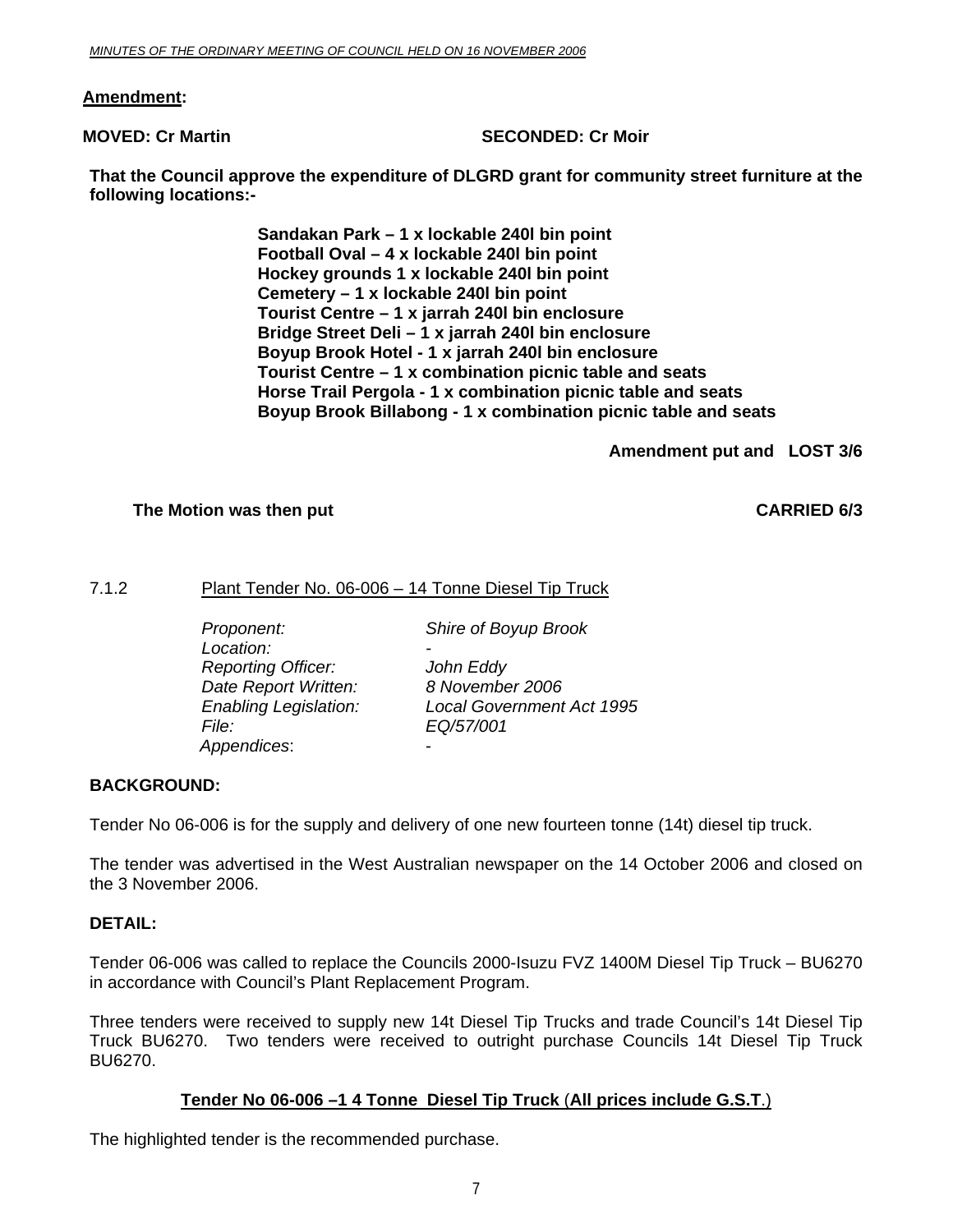### *MINUTES OF THE ORDINARY MEETING OF COUNCIL HELD ON 16 NOVEMBER 2006*

| Company                          | Make       | Model              | Power                 | <b>GVM</b><br>КG | <b>GCM</b><br>КG | Warranty<br>Months/kms | Cab-<br>Chassis<br>S | Body<br>\$ | Total     | Trade In             | Change<br>Over \$ |
|----------------------------------|------------|--------------------|-----------------------|------------------|------------------|------------------------|----------------------|------------|-----------|----------------------|-------------------|
|                                  |            |                    |                       |                  |                  |                        |                      |            |           |                      |                   |
| Jem Truck<br>Sales               | Isuzu      | <b>FVZ</b><br>1400 | 206KW<br>1030Nm       | 24000            | 36000            | 36mths<br>200,000km    | 110887.70            | 24772      | 135659.70 | 79659.70             | 56,000            |
| Skipper<br>Trucks                | Mitsubishi | F451<br>JKD        | 257kw<br>1520Nm       | 25400            | 50000            | 36mths<br>200,000km    | 126711.20            | 23793      | 150504.20 | 86000                | 64,504.20         |
| WA Hino                          | Hino       | Ranger<br>Pro 14   | <b>191kw</b><br>745Nm | 26000            | 33000            | 36mths<br>200,000km    | 109399.40            | 24233      | 133632.40 | 89000                | 44632.40          |
|                                  |            |                    |                       |                  |                  |                        |                      |            |           | Outright<br>Purchase |                   |
| Brigold<br>Pty Ltd               |            |                    |                       |                  |                  |                        |                      |            |           | \$75,211             |                   |
| South City<br><b>Truck Sales</b> |            |                    |                       |                  |                  |                        |                      |            |           | \$84,000             |                   |

The three lowest tenders were selected and assessed by the Works Supervisor and plant operator in accordance with the following Evaluation Assessment criteria:-

| Factor                     | Weighting | Priority | <b>Evaluation Criteria</b>                                |
|----------------------------|-----------|----------|-----------------------------------------------------------|
| <b>Tender Pricing</b>      |           | High     |                                                           |
| <b>Mandatory Product</b>   |           | High     | Product feature essential to undertake required function. |
| <b>Features</b>            |           |          | Specifications conformance. Response and detail to        |
|                            |           |          | specification                                             |
| Warranty                   |           | Medium   | Assessed on past performance. Warranty period offered.    |
| <b>Delivery</b>            |           | Medium   |                                                           |
| <b>Service Facilities</b>  |           | Medium   | Ease of vehicle servicing. Availability of spare parts.   |
|                            |           |          | Number of technical support staff available.              |
| <b>Operator Ergonomics</b> |           | Medium   | Ease of operation/controls. Operator comfort.             |

This assessment matrix allows the tenders to be evaluated in an unbiased manner where the tenderer with the highest overall points may be considered to be the most advantageous tender. This is to be used as a guide only during the assessment and is not necessarily binding. The scoring system is based on the following:-

| <b>Tender Price</b>               | Score |
|-----------------------------------|-------|
| Within 10% of the lowest price    | 3     |
| $10 - 20\%$ of the lowest price   | 2     |
| Above 20% of the lowest price     |       |
|                                   |       |
| <b>Mandatory Product Features</b> | Score |
| All requirements met              | 3     |
| Most requirements met             | 2     |
| Most requirements no met          |       |

| Warranty  | Score |
|-----------|-------|
| Excellent | u     |
| Good      | -     |
| Moderate  |       |

| Delivery          | Score |
|-------------------|-------|
| Within one month  |       |
| One to two months | _     |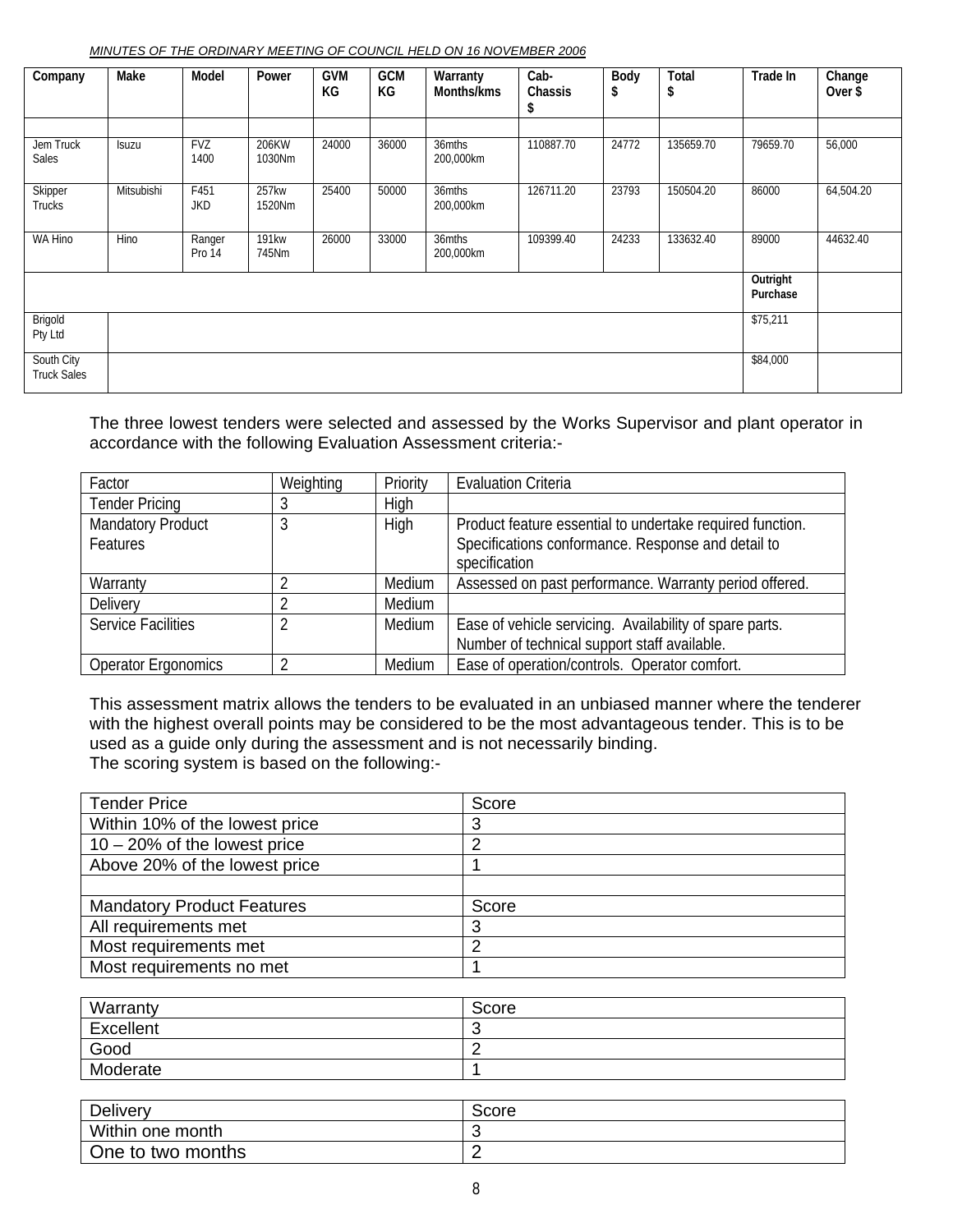| Not stated/>2 months      |              |  |  |
|---------------------------|--------------|--|--|
|                           |              |  |  |
| <b>Service Facilities</b> | <b>Score</b> |  |  |
| Excellent                 | ,<br>$\cdot$ |  |  |
| Good                      |              |  |  |
| Moderate                  |              |  |  |

| <b>Operator Ergonomics</b> | <b>Score</b> |
|----------------------------|--------------|
| Excellent                  | s.           |
| Good                       |              |
| Moderate                   |              |

### Tender 06 – 006 – JEM Truck Sales – Isuzu – FVZ 1400

| Criteria                   | Priority      | Weight | Score  | Total  | Comments               |
|----------------------------|---------------|--------|--------|--------|------------------------|
| <b>Tender Price</b>        | High          | 3      |        | ົ<br>J | 25% above lowest price |
| Mandatory product features | High          | ີ<br>ت | ົ<br>ت | 9      | All met                |
| Warranty                   | <b>Medium</b> | ⌒      | 2      | 4      | Good                   |
| Delivery                   | Medium        |        | ◠      | 4      | 56 Days                |
| Service facilities         | Medium        | റ      | າ<br>P | 6      | Excellent (Bunbury)    |
| <b>Operator Ergonomics</b> | Medium        | റ      | 3      | 6      | Excellent              |
| <b>Total Score</b>         |               |        |        | 32     |                        |

### Tender 06 – 006 Skipper Trucks – Mitsubishi – F451 JKD

| Criteria                   | Priority      | Weight | Score  | Total | Comments            |
|----------------------------|---------------|--------|--------|-------|---------------------|
| <b>Tender Price</b>        | High          | O      |        | J     | 44% above lowest    |
| Mandatory product features | High          | ◠      | ົ<br>w | 9     | All Met             |
| Warranty                   | Medium        | റ      | റ      | 4     | Good                |
| Delivery                   | <b>Medium</b> | 2      |        |       | $60$ Days +         |
| Service facilities         | <b>Medium</b> | ◠      | ົ<br>w | 6     | Excellent (Bunbury) |
| <b>Operator Ergonomics</b> | <b>Medium</b> | ⌒      | ົ      | 4     | Good                |
| <b>Total Score</b>         |               |        |        | 28    |                     |

### Tender 06- 006 – W.A. Hino – Hino – Ranger 14

| Criteria                   | Priority      | Weight | Score  | Total | Comments         |
|----------------------------|---------------|--------|--------|-------|------------------|
| <b>Tender Price</b>        | High          | د      | ົ<br>ت | 9     | Lowest price     |
| Mandatory product features | High          | ົ<br>O | ິ<br>J | 9     | All met          |
| Warranty                   | Medium        | ົ<br>∠ | റ<br>∠ |       | Good             |
| Delivery                   | <b>Medium</b> | ◠      |        |       | 120 Days         |
| Service facilities         | <b>Medium</b> | ◠      |        |       | Moderate (Perth) |
| <b>Operator Ergonomics</b> | <b>Medium</b> | ◠      | 2      |       | Good             |
| <b>Total Score</b>         |               |        |        | 30    |                  |

### **COMMENT**

The Plant Replacement Program 2006/07 budget for the replacement of 14t Diesel Tip Truck BU6270 is fifty eight Thousand dollars (\$58,000).

WA Hino

• The Hino Ranger Pro 14 tendered the lowest change over price of \$44,632.40 however produces less power and torque compared to the other trucks tendered. The Hino scored the second highest points on the Evaluation Assessment Matrix.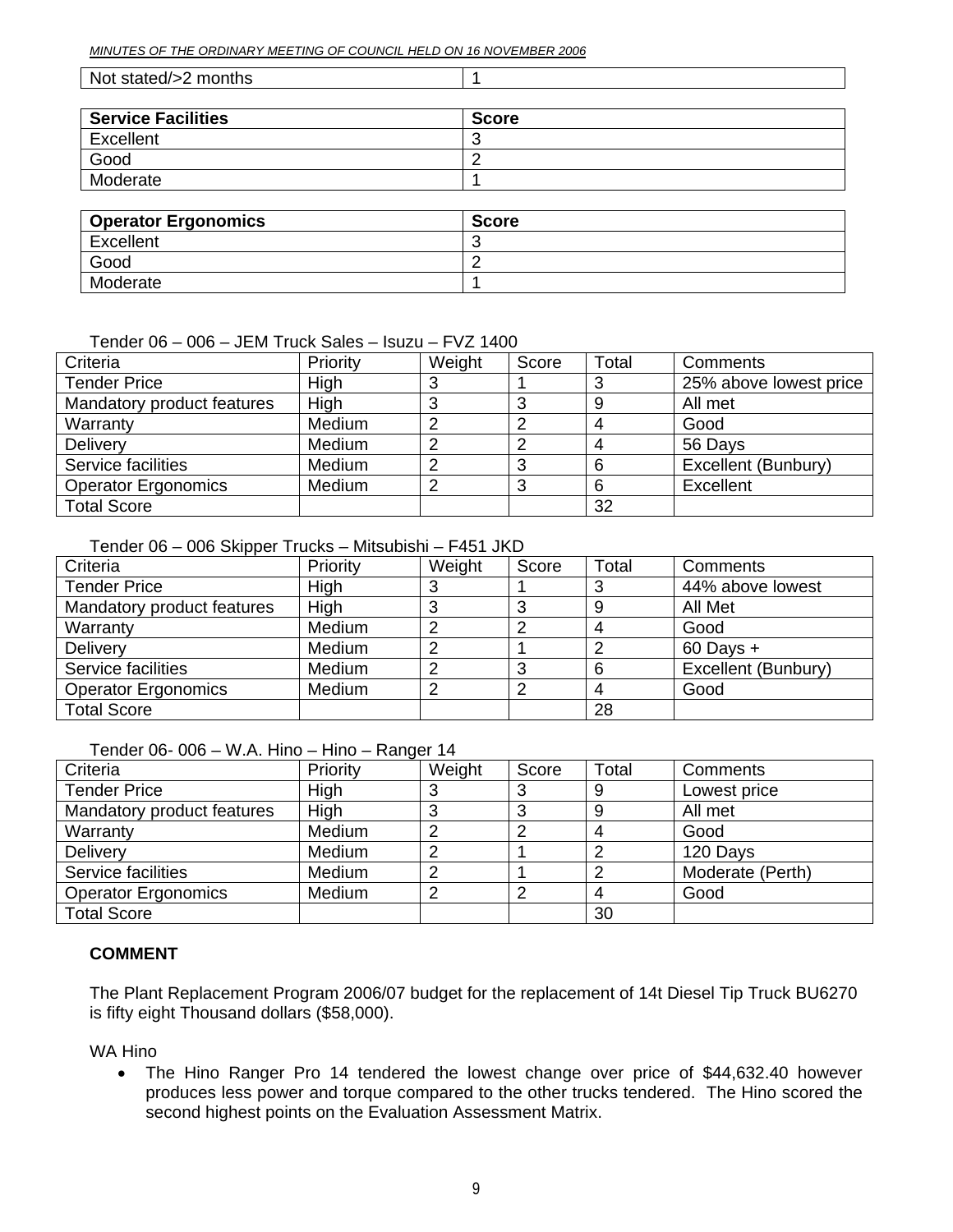### <span id="page-9-0"></span>*MINUTES OF THE ORDINARY MEETING OF COUNCIL HELD ON 16 NOVEMBER 2006*

Skipper Trucks Bunbury

• The Mitsubishi FUSO truck was the most powerful truck tendered with the most expensive changeover price of \$64,504.20. The Mitsubishi scored the lowest points on the Evaluation Assessment Matrix.

JEM Truck Sales

- The Isuzo FVZ 1400 was the second lowest change over price at \$56,000 and scored the most points on the Evaluation Assessment Matrix. The Council has purchased Isuzu trucks since 1966 and they have proven their reliability carting materials in rural conditions.
- Jem Truck Sales (Isuzu Tenderers) have provided fast reliable parts delivery and service back up from their Bunbury based business.

The Works Supervisor will be available to report to the Council if required.

It is suggested that the Council consider Tender No. 06-006 and approve the Jem Truck Sales submission for the purchase of one (1) new Isuzu FVZ 1400 MEDIUM diesel tip truck for the change over price of fifty six thousand dollars (\$56,000) including GST.

### **MOVED: Cr Florey SECONDED: Cr Broadhurst**

**That the Council consider Tender No. 06-006 and approve the JEM Truck Sales submission for the purchase of one (1) new Isuzu FVZ 1400 MEDIUM diesel tip truck for the change over price of fifty six thousand dollars (\$56,000) including GST.** 

**CARRIED 9/0** 

### **7.2 DEVELOPMENT AND COMMUNITY SERVICES**

### 7.2.1 Bushfire Advisory Committee Minutes

 *Proponent: Location: Boyup Brook Reporting Officer: Will Pearce Date Report Written: 9 November 2006 File: File: PHP Appendices*: *1.2 Minutes*

*Enabling Legislation: Town Planning Scheme No 2* 

### **BACKGROUND:**

A meeting of the Bushfire Advisory Committee was held on 6 November 2006.

Minutes of the meeting are laid on the table and circulated (refer to appendix 1.2).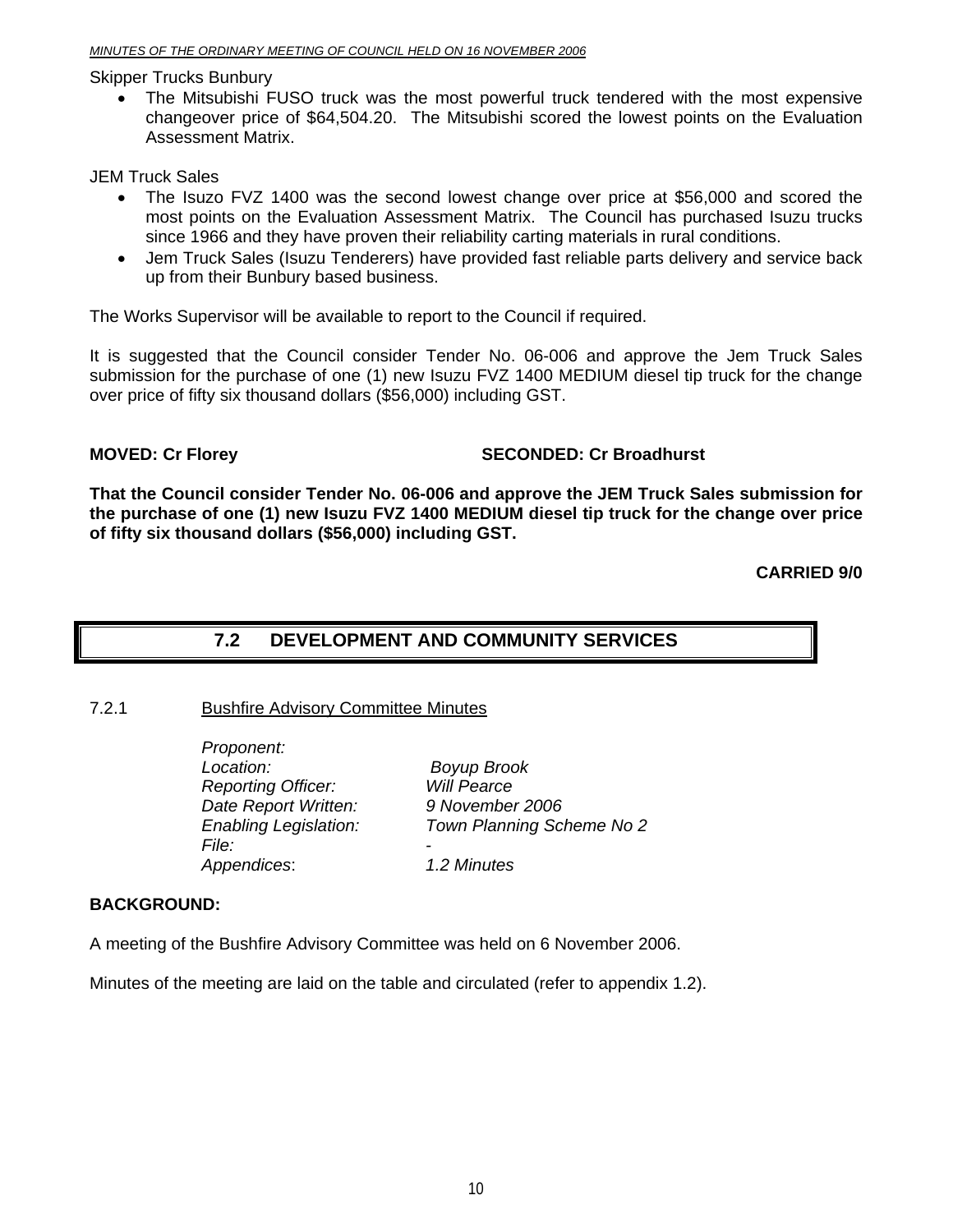<span id="page-10-0"></span>**MOVED: Cr Martin SECONDED: Cr Piper** 

**That the:** 

- **1. minutes of the Busfire Advisory Committee held on 6 November 2006 be received;**
- **2. Manager of Finance and Administration make contact with FESA to transfer to the Lower Great Southern District Operations Advisory Committee (DOAC);**
- **3. fire maps be made available at a reduced rate of \$11.00 (including GST) and advertised pursuant to Section 1.7 and 6.9 of the Local Government Act 1995;**
- **4. Water & Rivers Commission be contacted to have burn-offs occur at the rivers edge.**

**CARRIED 9/0** 

### 7.2.2 Youth Advisory Committee Minutes

| Proponent:                   | Shire of Boyup Brook             |
|------------------------------|----------------------------------|
| Location:                    |                                  |
| <b>Reporting Officer:</b>    | Keith Jones                      |
| Date Report Written:         | 9 November 2006                  |
| <b>Enabling Legislation:</b> | <b>Local Government Act 1995</b> |
| File:                        | IM/37/004                        |
| Appendices:                  | 1.3 - Minutes                    |
|                              |                                  |

### **BACKGROUND:**

Meetings of the Youth Advisory Committee were held on 17, 24 and 31 October 2006.

Minutes of the meetings are laid on the table and circulated (refer to appendix 1.3).

**MOVED: Cr Broadhurst SECONDED: Cr Oversby** 

### **That the minutes of the Youth Advisory Committee on 17, 24 and 31 October 2006 be received.**

### **CARRIED 9/0**

Cr Ginnane declared a proximity interest in the item 7.2.3 and departed the Chambers the time being 4.15pm.

Cr Downing took the chair in the absence of Cr Ginnane.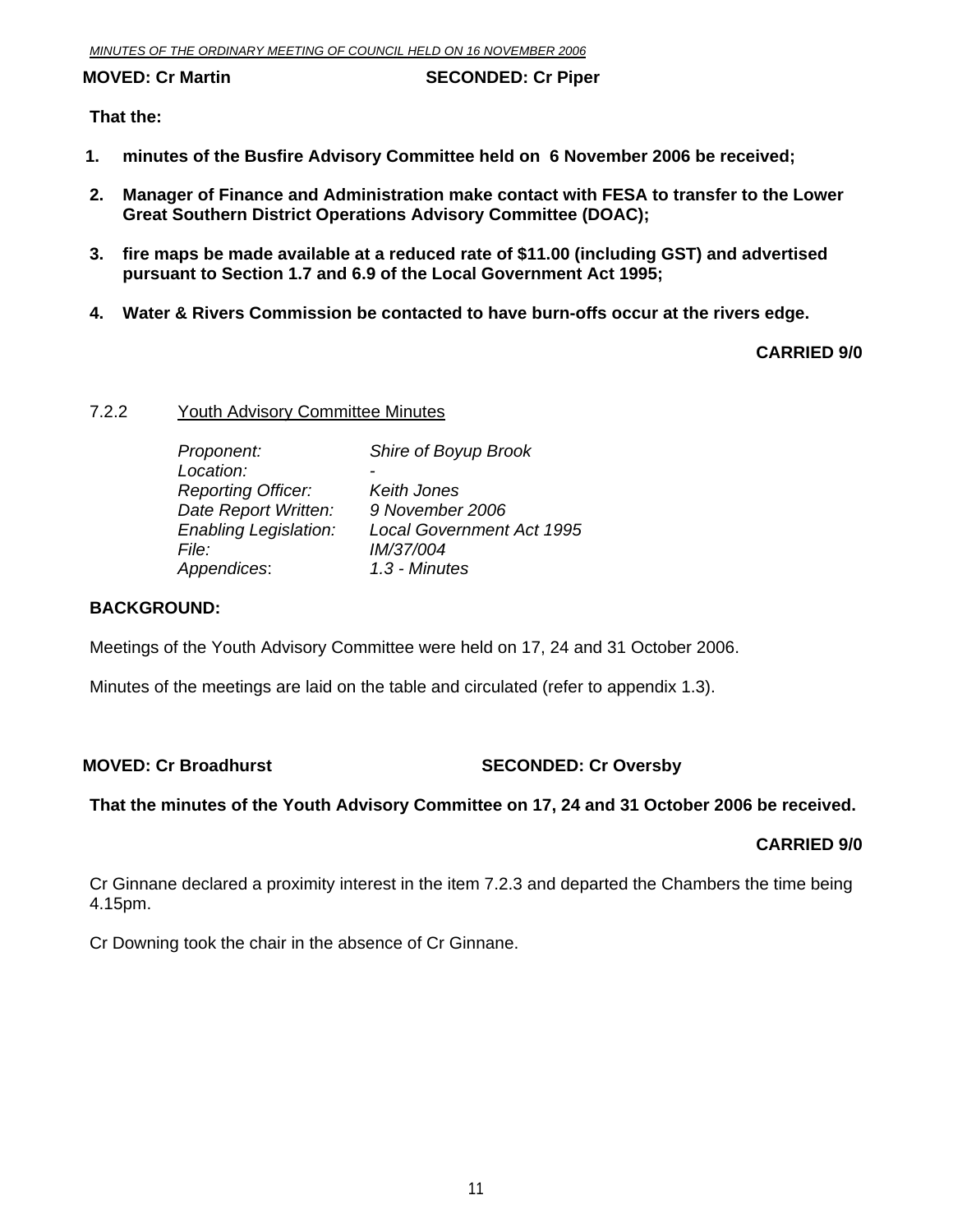### <span id="page-11-0"></span>7.2.3 Local Rural Strategy - Special Residential Development

| Proponent:   |                              | Shire of Boyup Brook              |
|--------------|------------------------------|-----------------------------------|
| Location:    |                              |                                   |
|              | <b>Reporting Officer:</b>    | <b>Will Pearce</b>                |
|              | Date Report Written:         | 1 November 2006                   |
|              | <b>Enabling Legislation:</b> | Town Planning Scheme No 2         |
| <i>File:</i> |                              |                                   |
| Appendices:  |                              | 1.4 Submission and plans attached |

### **BACKGROUND:**

Mr M Bombara and his planning consultant Mr R Paull made a presentation to the Council's June 2006 Briefing meeting on future land development within the shire.

At its July 2006 meting, the Council resolved that the:-

- **1. second dot point of the Riverside Development/Protection Area on page 85 of the draft Shire of Boyup Brook Local Rural Strategy be amended by adding-** 
	- the words 'special –residential development or' between the words 'quality' and 'rural**residential' in the first line;**
	- **a new paragraph 'Where special-residential development is sought, proposals will need to demonstrate compliance with Western Australian Planning Commission (WAPC) Planning Policy No. DC 2.5 Special Residential Zones'.'**

### **2. WAPC is requested to endorse the amendments.**

The Department of Planning and Infrastructure (DPI) has since responded to the Council's proposal and is attached.

### **DETAIL:**

The Council was presented with a report via consideration by the Development Services Committee in July 2006 of Mr Bombara's wish to explore the concept of 'special residential' style development taking place within the Locations 2043, 441 and 1007 (located adjacent to each on either Asplins Siding or Arthur River Road).

Please find attached correspondence form Mr Paull providing additional information and plans of the area.

As indicated in the DPI letter, officers have offered to work with the Council on this issue.

Mike Schramm and Matt Cuthbert from the DPI will be attending the Development Services Committee meeting along with Mr Bombara and Mr Paull to determine exactly what the DPI requires to be incorporated into the shire's strategy for the Riverside Development/Protection Area to allow 'special residential' development to occur.

The objectives of *WAPC Planning Policy DC 2.5 'Special Residential Zones'* are:

- *To provide for the creation of lots of between 2,000 square metres and one hectare in suitable locations.*
- *To ensure that the use and development of such lots are subject to appropriate standards and controls.*
- *To protect the character and amenity of adjacent rural areas.*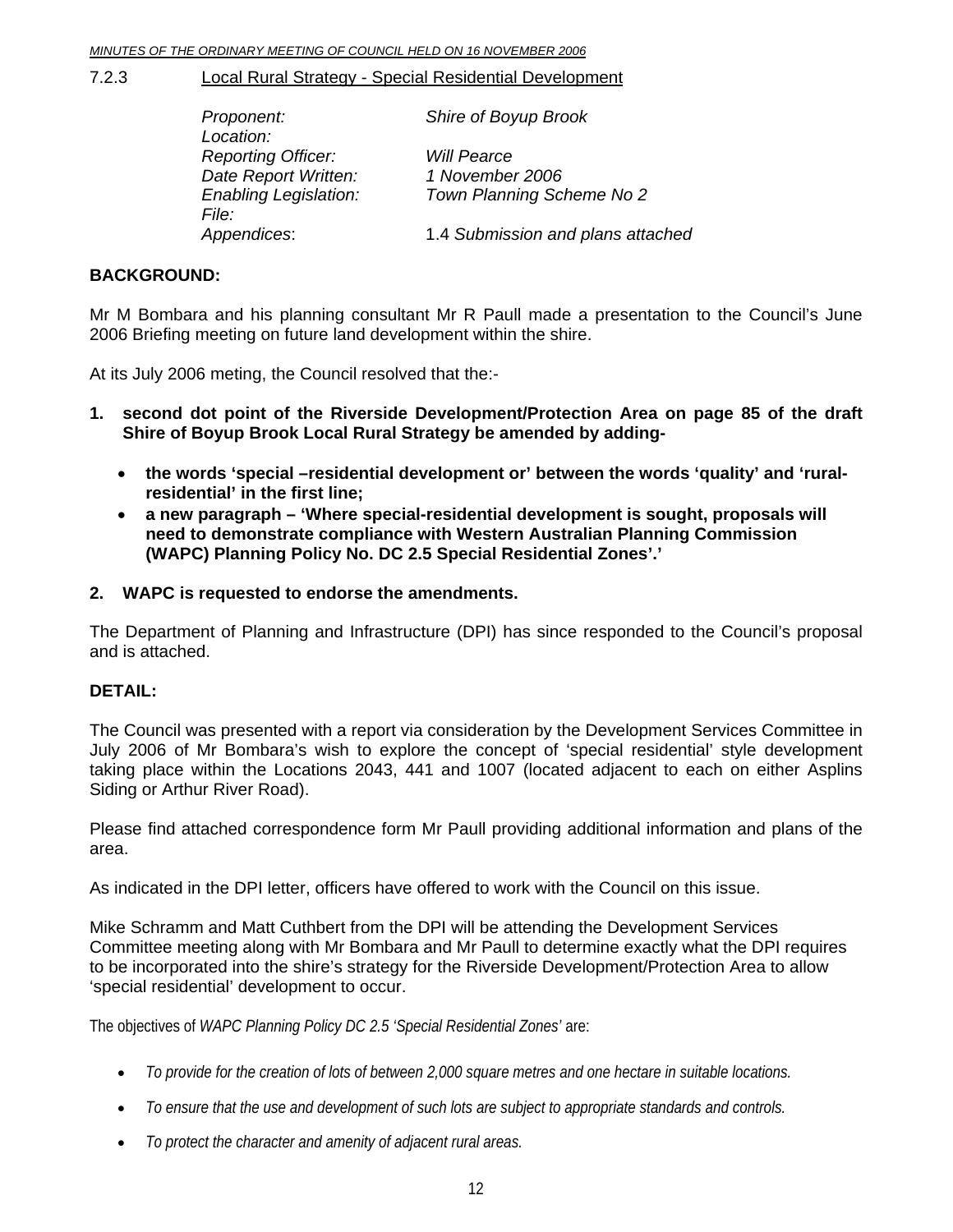### **COMMENT:**

There is no doubt that should Mr Bombara be successful in developing and selling potentially hundreds of special residential lots within a 3-4km radius of Boyup Brook over the next two decades there will be a major impact on the district.

These could include population increases (infrastructure needs would rise accordingly), sale of some or all of the lots to 'weekenders', expectations on the shire to provide services (and therefore raising of more rates) that it may not already be providing and so forth.

These impacts may be seen as either positive or negative by the community.

Concern has also been raised in regards to ensuring that there is a legal mechanism to ensure that the lots sold off to private owners are developed (residential dwellings?) within a reasonable amount of time, for example two years.

The committee was presented with the following information by M Schramm of the DPI:

- Local Rural Strategy History
- Need Local Rural Strategy to help WAPC with direction
- DPI require Mr Bombara's type of development to be incorporated into a Townsite Strategy, not a Rural Strategy
- What about the land in between Locs 2043, 441 and 1007 and the Boyup brook townsite? Fragmentation will occur between the proposal and the town.

Rob Paull advised:

- 20 yr timeframe small lots aka 'special residential' are more appropriate
- suggests that a scheme amendment can run in parallel to a Townsite Strategy

M Cuthbert offered to provide a process for the Council to consider.

The Development Services Committee considered this issue at its meeting held on 06 November 2006 and suggests the above recommendation.

### **MOVED: Cr Martin SECONDED: Cr Moir**

**That:-** 

- **1. the Council invite Mr M Bombara to prepare an amendment to the Shire of Boyup Brook Town Planning Scheme No 2 for lots 2043, 441 and 1007 to provide for a mix of Special Residential and Rural Residential development that reflects the Council's resolution Item 7.2.3 of its July 2006 meeting;**
- **2. in preparing the amendment, Mr Bombara is requested to address the strategic planning issues that relate to an expansion of the Boyup Brook Townsite;**
- **3. in addressing the strategic issues, Mr Bombara is requested to liaise with the Department of Planning and Infrastructure;**
- **4. the Council advise the Western Australian Planning Commission that in relation to Item 7.2.3 of the Council's July 2006 meeting, that in preparing the Townsite Strategy, the Riverside Development/ Protection Area should be developed pursuant to this resolution.**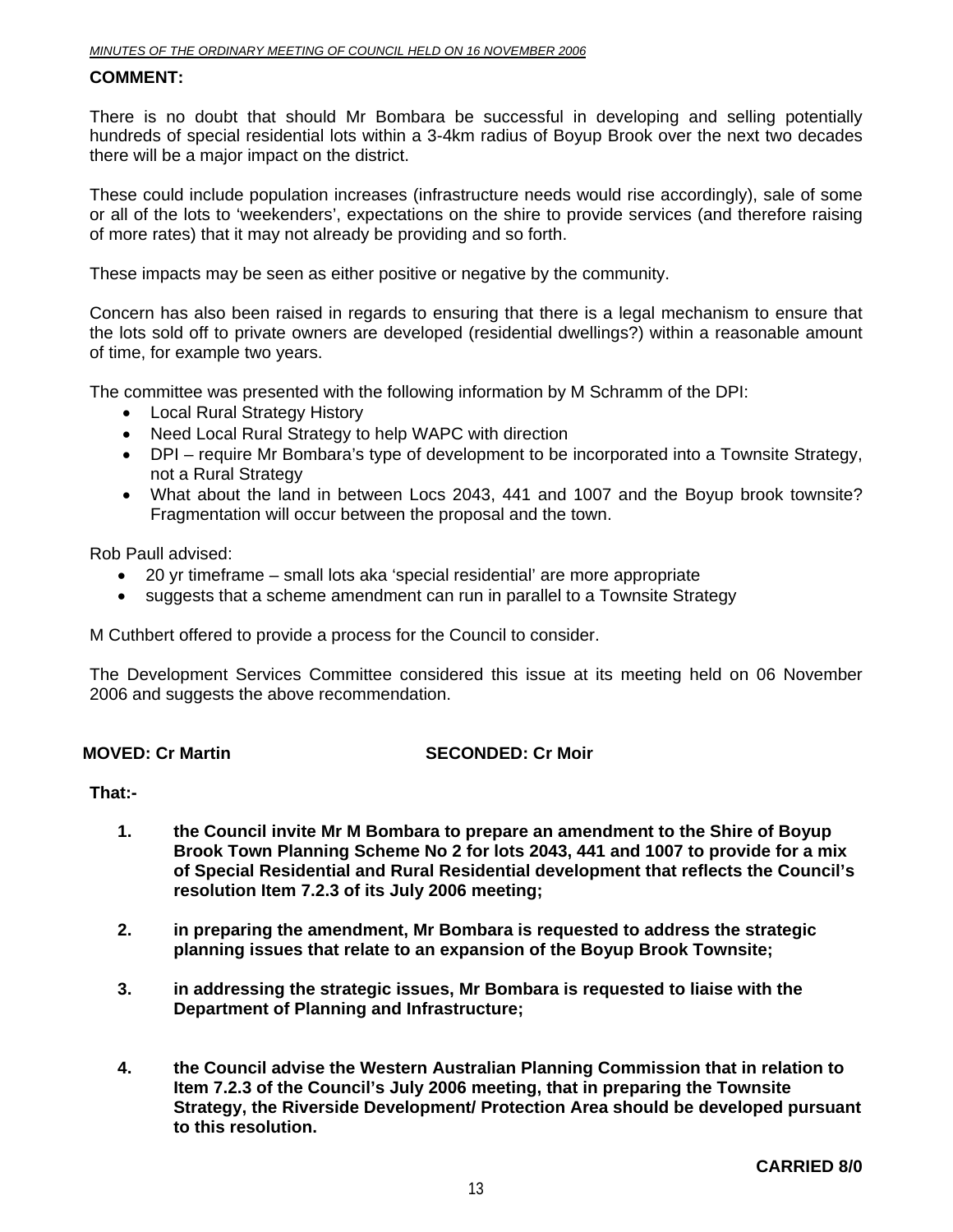<span id="page-13-0"></span>Cr Martin departed the chambers the time being 4.19pm.

Cr Ginnane and Cr Martin reentered chambers the time being 4.20pm.

Cr Downing vacated the chair.

### 7.2.4 Lot 22 Lee Steere Drive, Boyup Brook – Planning Application for an Additional House on a Special Rural Lot

 *Proponent: J & B Watters Location: Lot 22 Lee Steere Drive, Boyup Brook Reporting Officer: Will Pearce Date Report Written: 1 November 2006 Enabling Legislation: Town Planning Scheme No 2 File: AS 985 Appendices*: 1.5 *Plans attached* 

### **BACKGROUND:**

The proponent has applied to the Council for planning approval to erect a "Granny Flat" on Lot 22 Lee Steere Drive, Boyup Brook.

Plans and correspondence are attached.

### **DETAIL:**

The property is zoned "Special Rural". The area of the lot is 4.3ha.

The proponent is requesting to construct a "Granny Flat" for the purposes of permanent residency for the proponent's elderly mother.

The proposed dwelling will contain one bedroom, combined kitchen/dining/lounge, combined bathroom/toilet/laundry and will have wheel chair access. It will be a portable building similar to those used on mine sites.

The shire's Town Planning Scheme No. 2 (the 'scheme') does not allow grouped dwellings in the 'special rural' areas.

However, the clause 3.6 of the scheme states-

*"Except for development in respect of which the Residential Planning Codes apply under this Scheme, if a development the subject of an application for Planning Consent does not comply with a standard prescribed by the Scheme with respect to minimum lot sizes, building height, set backs, site coverage, car parking, landscaping and related matters, the Council may, notwithstanding that noncompliance, approve the application unconditionally or subject to such conditions as the Council thinks fit. The power conferred by this clause may only be exercised if the Council is satisfied that:* 

- *i) approval of the proposed development would be consistent with the orderly and proper planning of the district and the preservation of the amenity of the district.*
- *ii) the non-compliance will not have any adverse effect upon the occupiers or users of the development or the general population of the district, and*
- *iii)* the spirit and purpose of the standard or requirement will not be unreasonably departed *from."*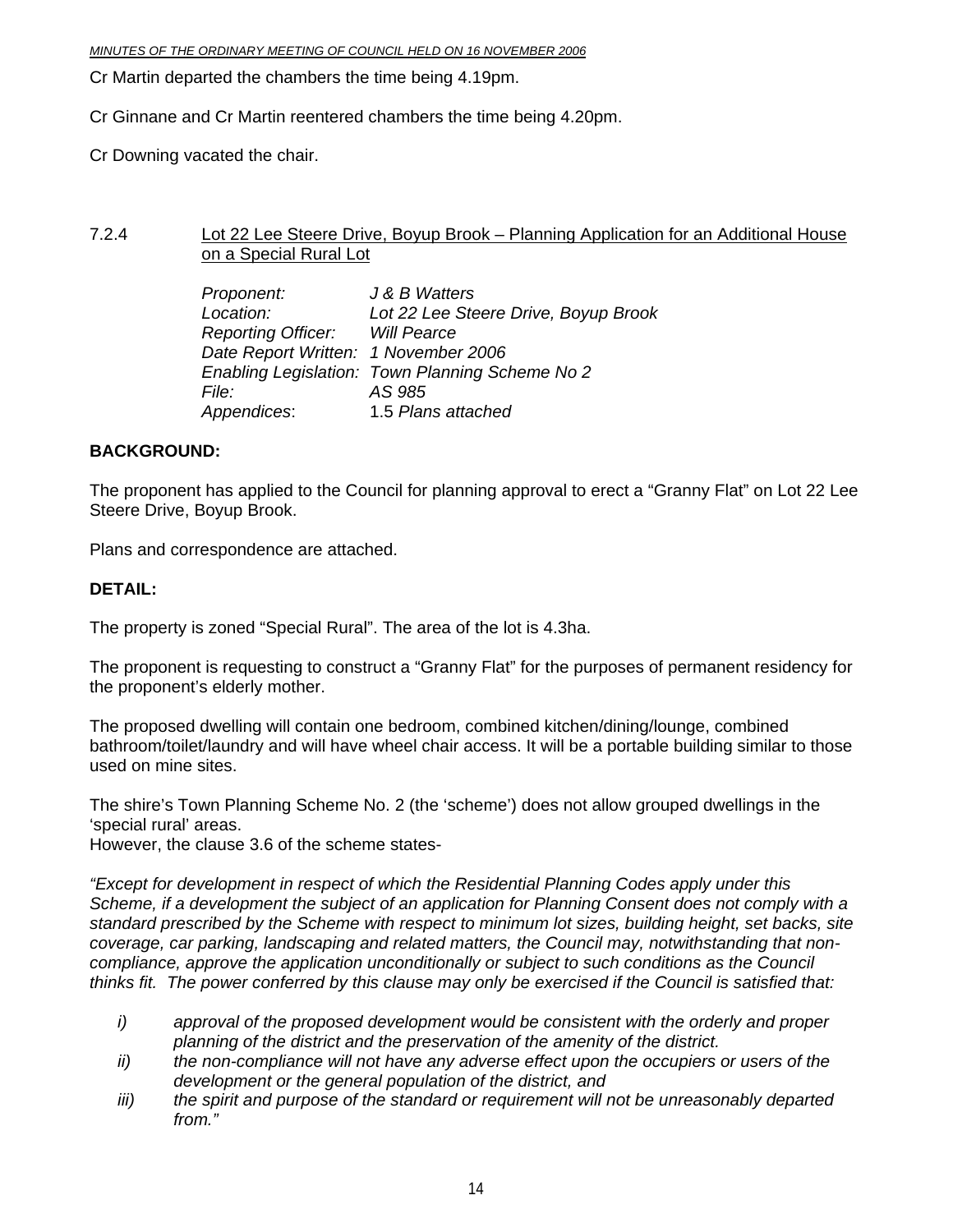### **COMMENT:**

The visual impact of the granny flat on the special rural lot and surrounding properties is of concern.

The proponent has confirmed in writing that the habitation of the proposed dwelling will be for a family member.

The Council does need to consider the precedence that an approval will set. A policy to reflect this position should be adopted to ensure consistency in decision-making in the future.

The policy could state –

### **"AGED ACCOMMODATION (GRANNY FLATS) - SPECIAL RURAL ZONE**

### *Objective*

To allow for the construction of a second residence on 'Special Rural' properties for aged accommodation only.

### *Statement*

The Council will allow the construction of second residence on a lot in the 'Special Rural' zones under the following conditions –

- 1. subject to a planning application
- 2. residence to comply with the Building Code of Australia
- 3. residence to comply with the shire's town Planning Scheme No.2
- 4. building license required prior to construction
- 5. consist of a maximum of one bedroom, kitchen, laundry, bathroom, WC and wheel chair access
- 6. is located within 50 metres of the main residence
- 7. confirmation in writing to the shire that it will be used for 'Granny Flat' purposes only, meaning that the residence will be occupied by one person only 65 years or older who is a parent of one of the occupiers of the main residence.

The Council will consider minor deviations to the above conditions when considering the application."

As the use is not permitted pursuant to the scheme, it is suggested that the Council rejects the planning application requesting a 'granny flat' to be built on Special Rural' property lot 22 Lee Steere Drive, Boyup Brook

The CEO suggested that the Council approve the proposal as reflected in the recommendation.

The Development Services Committee considered this issue at its meeting held on 06 November 2006 and suggests the above recommendation in contrast to the CEO's recommendation due to the social benefits that the introduction of this policy will bring to the community.

### **MOVED: Cr Marshall SECONDED: Cr Piper**

**That the Council move into a committee of the whole under clause 15.6 of the Standing Orders, Local Law No.1**.**to allow members free discussion on the matter.** 

 **CARRIED 9/0**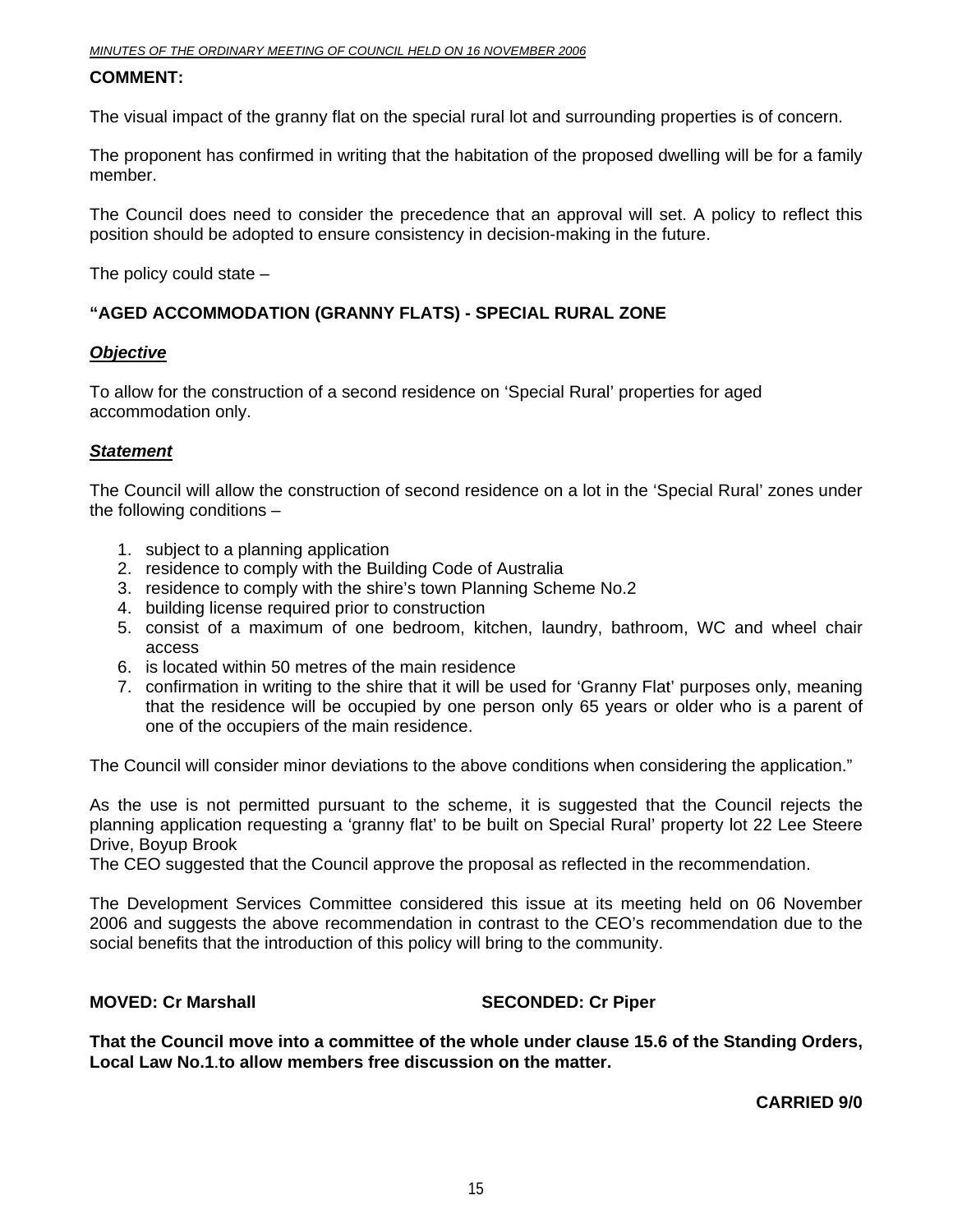**MOVED: Cr Martin SECONDED: Cr Florey** 

**That the Council moves out of committee of the whole under clause 15.6 of the Standing Orders, Local Law No.1.** 

**CARRIED 9/0** 

**MOVED: Cr Downing SECONDED: Cr Piper** 

**That the Council adopts the "AGED ACCOMMODATION (GRANNY FLATS) - SPECIAL RURAL ZONE" policy** 

**"AGED ACCOMMODATION (GRANNY FLATS) - SPECIAL RURAL ZONE** 

### *Objective*

**To allow for the construction of a second residence on 'Special Rural' properties for aged accommodation only.** 

### *Statement*

**The Council will allow the construction of second residence on a lot in the 'Special Rural' zones under the following conditions –** 

- **1. subject to a planning application**
- **2. residence to comply with the Building Code of Australia**
- **3. residence to comply with the shire's town Planning Scheme No.2**
- **4. building license required prior to construction**
- **5. consist of a maximum of one bedroom, kitchen, laundry, bathroom, WC and wheel chair access**
- **6. is located within 50 metres of the main residence**
- **7. confirmation in writing to the shire that it will be used for 'Granny Flat' purposes only, meaning that the residence will be occupied by persons 65 years or older who are parents of one of the owner/occupiers of the main residence.**
- **8. When the second residence (Granny Flat) is no longer occupied by persons under clause 7, the structure must be removed within 12 months.**

**The Council will consider minor deviations to the above conditions when considering the application."** 

**Amendment:**

**MOVED: Cr Martin SECONDED: Cr Florey** 

**That the Council adopts the "AGED ACCOMMODATION (GRANNY FLATS) – SPECIAL RURAL ZONE" policy,** 

### **"AGED ACCOMMODATION (GRANNY FLATS) - SPECIAL RURAL ZONE**

### *Objective*

**To allow for the construction of a second residence on 'Special Rural' properties for aged accommodation only.**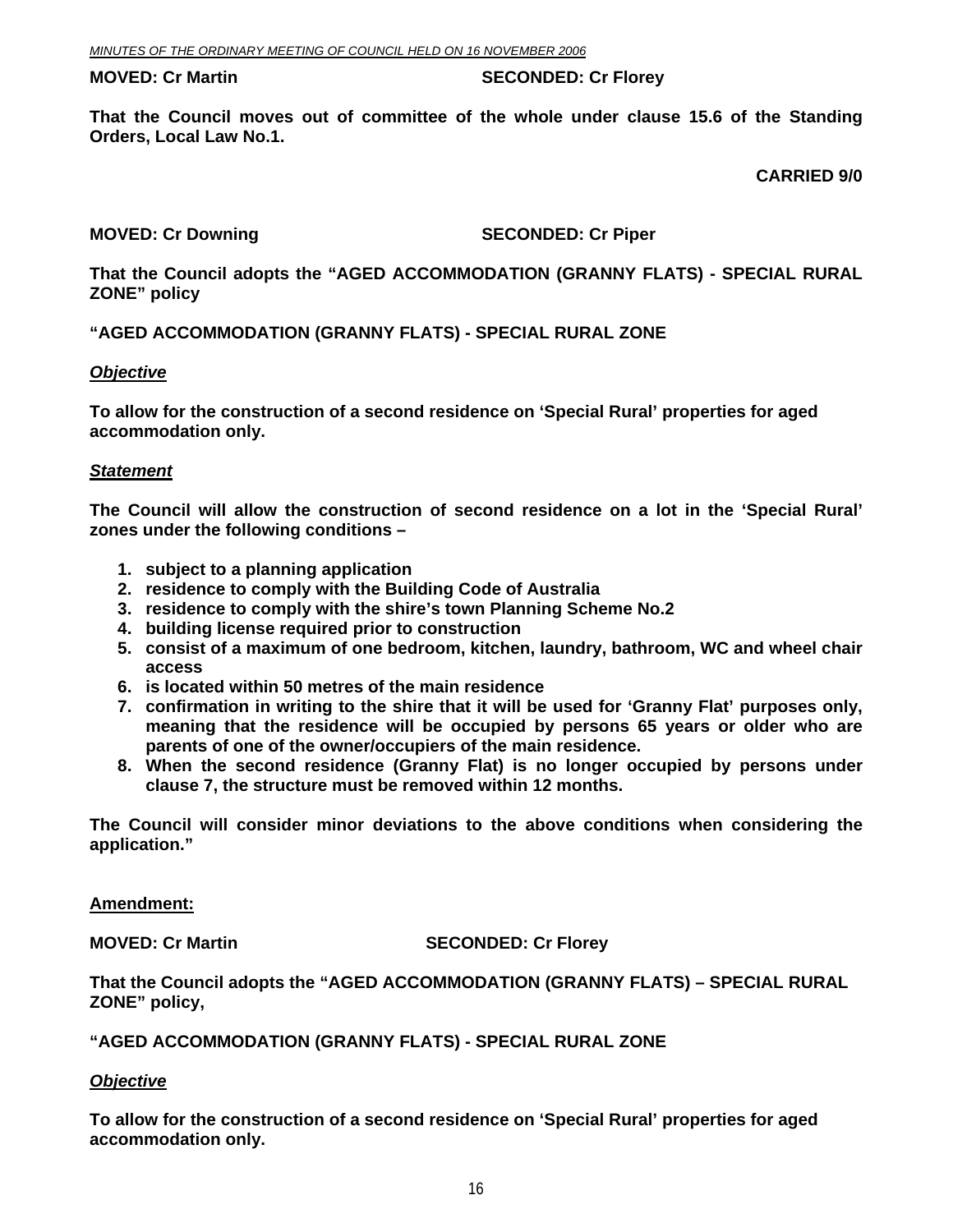### *Statement*

**The Council will allow the construction of second residence on a lot in the 'Special Rural' zones under the following conditions –** 

- **1. subject to a planning application**
- **2. residence to comply with the Building Code of Australia**
- **3. residence to comply with the shire's town Planning Scheme No.2**
- **4. building license required prior to construction**
- **5. consist of a maximum of one bedroom, kitchen, laundry, bathroom, WC and wheel chair access**
- **6. is located within 50 metres of the main residence**
- **7. confirmation in writing to the shire that it will be used for 'Granny Flat' purposes only, meaning that the residence will be occupied by persons 65 years or older who are parents of one of the owner/occupiers of the main residence.**
- **8. When the second residence (Granny Flat) is no longer occupied by persons under clause 7, the structure must be removed within 3 years.**

**The Council will consider minor deviations to the above conditions when considering the application."** 

### **MOVED: Cr Martin SECONDED: Cr Moir**

**That the meeting be adjourned for an afternoon tea break, the time being 5.04pm.** 

**CARRIED 9/0** 

**MOVED: Cr Oversby SECONDED: Cr Moir** 

**That the meeting resume, the time being 5.15pm.** 

**CARRIED 9/0** 

The meeting resumed with the following persons in attendance.

Cr T Ginnane – Shire President Cr R Downing Cr S Broadhurst Cr J Florey Cr P Marshall Cr M Martin Cr K Moir Cr T Oversby Cr A Piper

Mr W Pearce – Chief Executive Officer Mr J Eddy – Manager of Works and Services Mr K Jones – Manager for Finance & Administration Mr T Doust

### **The amended motion was put and CARRIED 7/2**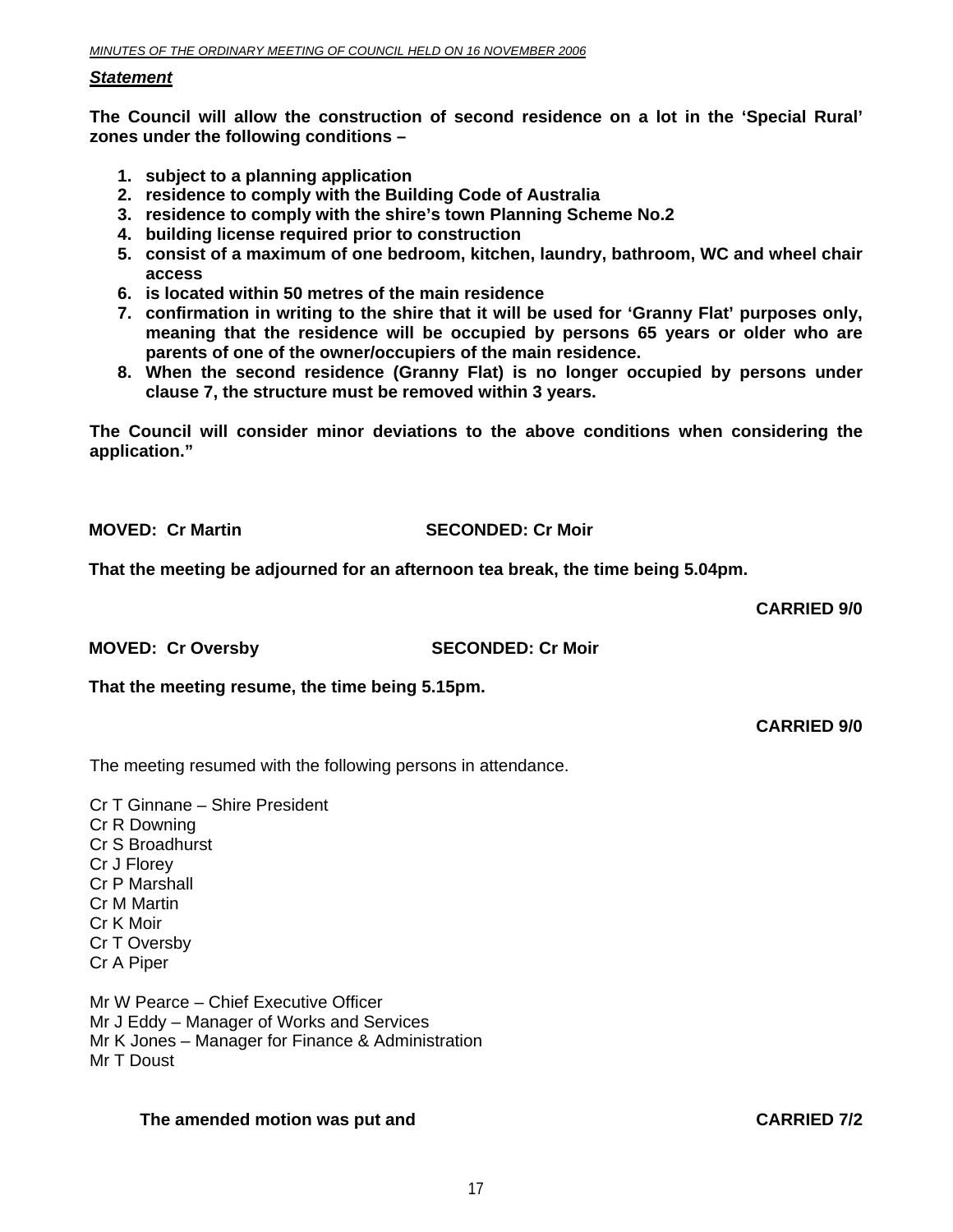### <span id="page-17-0"></span>**MOVED: Cr Martin SECONDED: Cr Florey**

### **That the Amendment be put as the motion CARRIED 9/0**

### **MOVED: Cr Moir** SECONDED: Cr Martin

**That J & B Watters be held in abeyance until the "AGED ACCOMMODATION (GRANNY FLATS) – SPECIAL RURAL ZONE" is advertised.** 

**CARRIED 9/0** 

### 7.2.5 Lots 720 and 721 Bridgetown – Boyup Brook Road, Boyup Brook – Application for Rezoning from Rural to Special Rural

| Proponent:                   | C Barron                                       |
|------------------------------|------------------------------------------------|
| Location:                    | Lots 720 and 721 Bridgetown - Boyup Brook Road |
| <b>Reporting Officer:</b>    | <b>Will Pearce</b>                             |
| Date Report Written:         | 1 November 2006                                |
| <b>Enabling Legislation:</b> | Town Planning Scheme No 2                      |
| <i>File:</i>                 | AS 3100                                        |
| Appendices:                  | 1.6 Submission and plans attached              |
|                              |                                                |

### **BACKGROUND:**

Thompson McRobert Edgeloe (TME), planning consultants, has submitted a rezoning submission on behalf of their client C Barron.

The Council is requested to consider the proposed rezoning of a rural property to 'special rural'.

### **DETAIL:**

Please find attached the proposal from TME in relation to rural lots 720 and 721 Bridgetown – Boyup Brook Road, Boyup Brook.

### **COMMENT:**

The shire's Town Planning Scheme No. 2 does allow for the rezoning of this property, subject to certain conditions.

The development of these lots will effectively 'fill the gap' between existing special rural development in Lee Steere Dve and Zig Zag Rd.

It is suggested that the recommendation above be considered.

The CEO suggested that the Council approve the proposal as reflected in the recommendation.

The Development Services Committee considered this issue at its meeting held on 06 November 2006 and concurred with the Chief Executive Officer's recommendation.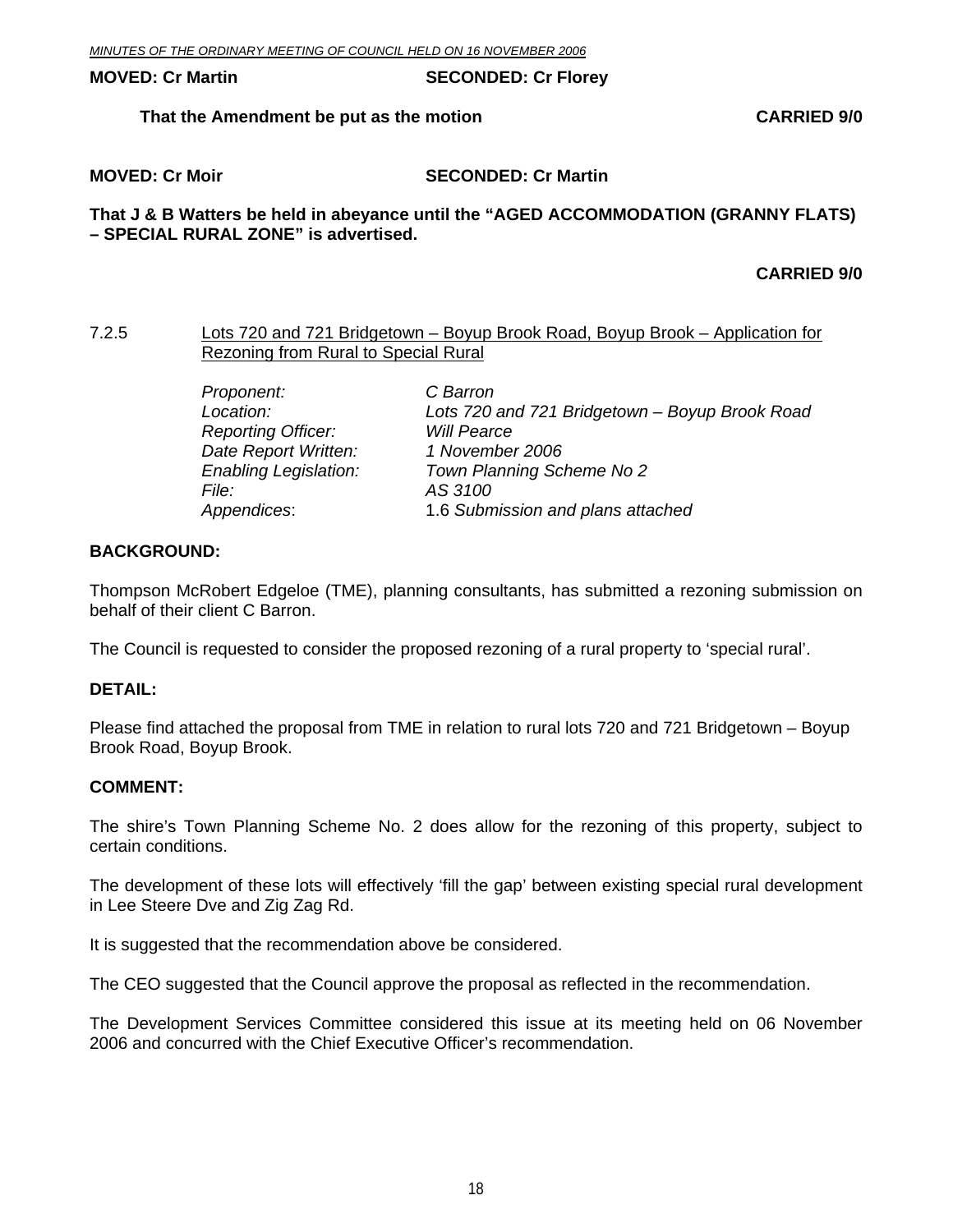### <span id="page-18-0"></span>**MOVED: Cr Martin SECONDED: Cr Florey**

**That Council resolve to support the proposal to rezone Locations 720 and 721 Boyup Brook – Bridgetown Road from "Rural" to "Special Rural", subject to the receipt of a formal amendment documentation and compliance with the Provision Section 75 of the Planning and Development Act 2005.** 

**CARRIED 9/0** 

### 7.2.6 Invitation to Participate on Taskforce – South West Regional Planning Framework

 *Proponent: Department for Planning and Infrastructure*  **Location:**<br> **Reporting Officer:** The Will Pearce  $Re$ *porting Officer: Date Report Written: 1 November 2006 Enabling Legislation: Local Government Act 1995 File: Appendices*: 1.7 L*etter attached* 

### **BACKGROUND:**

An invitation has been received from the Department of Planning and Infrastructure (DPI) requesting the Council to nominate a representative on a new planning taskforce.

### **DETAIL:**

The DPI letter attached provides the details on the taskforce.

### **COMMENT:**

The committee believed that the recommendation above be considered by full Council.

The Development Services Committee at its meeting held on 06 November 2006 recommended that this item be referred to the Council for consideration.

**MOVED: Cr Martin SECONDED: Cr Florey** 

**That the Council appoints Cr Moir to represent the Shire of Boyup Brook on the South West Regional Planning Framework Taskforce.** 

**CARRIED 9/0**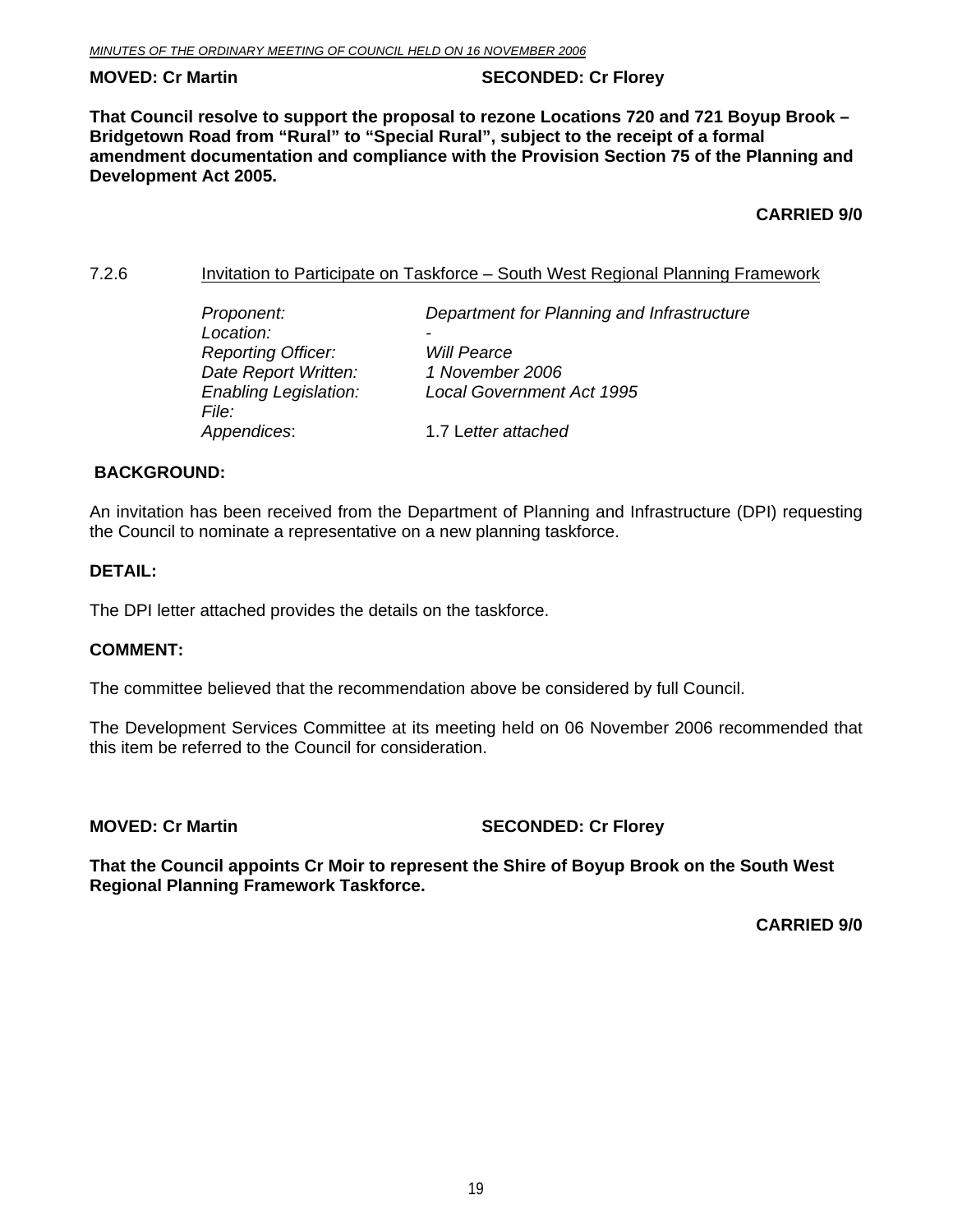### <span id="page-19-0"></span>7.2.7 Lot 102 Abels Road, Boyup Brook - Planning Application for an Oversized Shed

| Proponent:                   | T Bosanac                       |
|------------------------------|---------------------------------|
| Location:                    | Lot 102 Abels Road, Boyup Brook |
| <b>Reporting Officer:</b>    | <b>Will Pearce</b>              |
| Date Report Written:         | 1 November 2006                 |
| <b>Enabling Legislation:</b> | Town Planning Scheme No 2       |
| <i>File:</i>                 | AS15017                         |
| Appendices:                  | 1.8 Plans attached              |

### **BACKGROUND:**

The proponent is seeking approval for an oversized shed to be located at Lot 102 Abels Road, Boyup Brook.

The proponent has forwarded all the relevant details to support the application as required by the Shire's Town Planning Scheme No. 2 and are attached.

### **DETAIL:**

The property is zoned 'special rural' and has an area of 2.3ha. The proposed steel framed shed will have an area of 135 $m^2$ .

It is the owner's intent to build the shed to be used initially for storage for building materials and equipment for a future residence. The shed will then be used as a private workshop after the construction of the residence.

No commercial activities will take place in the shed.

The Council's "Outbuilding" policy states in part:-

### *'Objective*

*To determine requirements relating to the construction of outbuildings.* 

### *Statement*

### *MAXIMUM DIMENSIONS*

*Maximum permissible outbuilding area dimensions will be as follows: -* 

| Zone                                                      | <b>Maximum</b><br>individual<br>outbuilding area<br>(m <sup>2</sup> ) | <b>Maximum total</b><br>outbuilding area<br>(m <sup>2</sup> ) | <b>Maximum</b><br>height (m) |
|-----------------------------------------------------------|-----------------------------------------------------------------------|---------------------------------------------------------------|------------------------------|
| Residential/Urban<br>Blocks 1012m <sup>2</sup> or<br>less | 56.4                                                                  | 75                                                            | 3.0                          |
| Residential/Urban<br>blocks greater than<br>$1012m^2$     | 56.4                                                                  | 90                                                            | 4.5                          |
| <b>Special Rural</b>                                      | 108                                                                   | 108                                                           | 4.5                          |
| Rural                                                     | No maximum area                                                       | No maximum area                                               | No maximum<br>height         |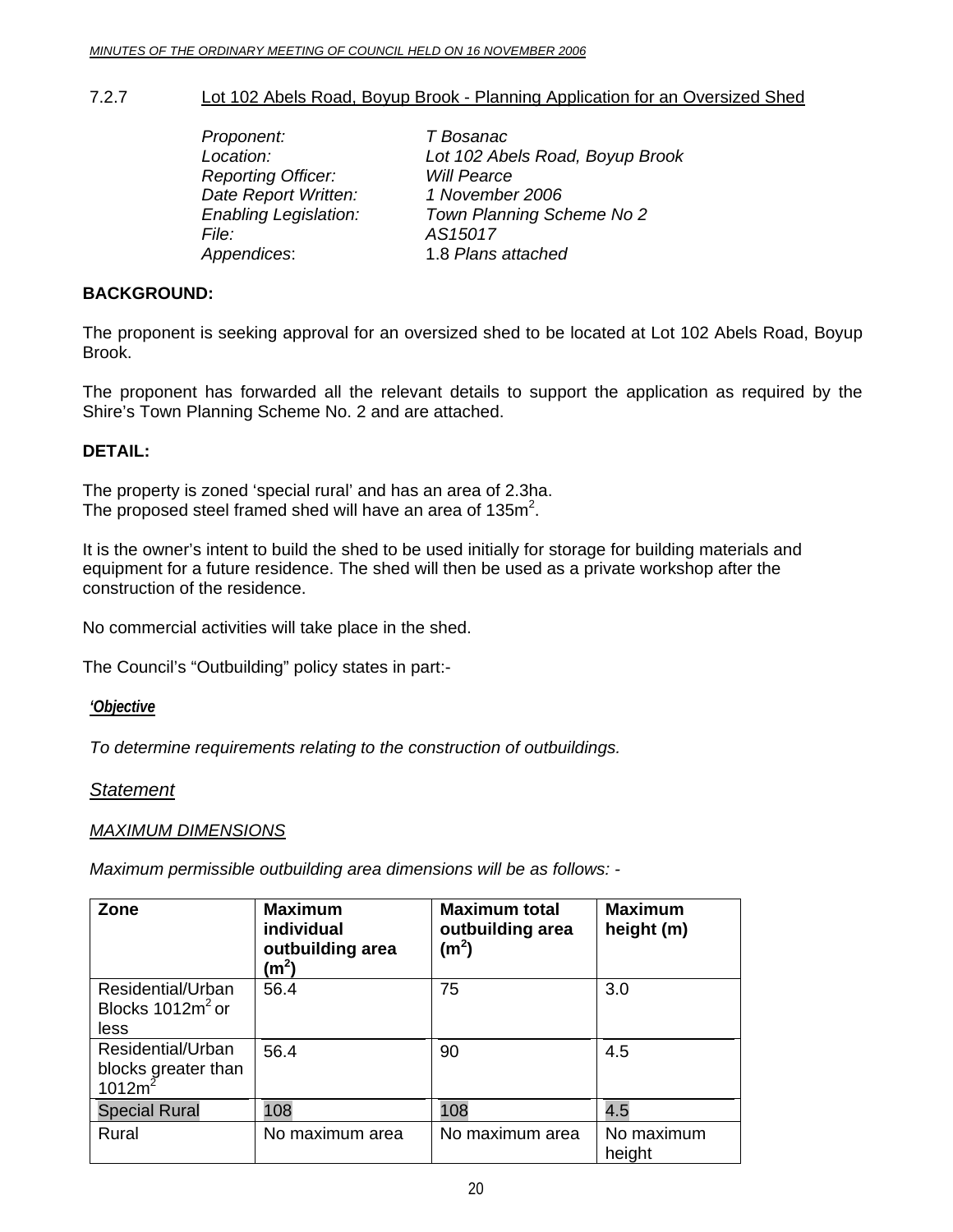<span id="page-20-0"></span>*Structures outside the domain of the standard set above shall be subject to a planning application for the Council to consider on its merits.'* 

### **COMMENT:**

However, the Scheme does allow the Council some discretion to relax its standards, for example those prescribed in the above policy, under clause 3.6 should it be satisfied that:-

- *"(i) approval of the proposed development would be consistent with the orderly and proper planning of the district and the preservation of the amenity of the district;*
- *(ii) the non-compliance will not have any adverse effect upon the occupiers or users of the development of the general population of the district, and;*
- *(iii) the spirit and purpose of the standard or requirement will not be unreasonably departed from."*

The oversized shed would seem to have little impact on the surrounding area if approved.

It is suggested that the Council approve the proposal as reflected in the recommendation.

The CEO suggested that the Council approve the proposal as reflected in the recommendation.

The Development Services Committee considered this issue at its meeting held on 06 November 2006 and concurred with the Chief Executive Officer's recommendation.

### **MOVED: Cr Florey SECONDED: Cr Downing**

That the Council approves the planning application as presented for an oversized shed 135m<sup>2</sup> **in area for Lot 102 Abels Road**, **Boyup Brook.** 

**CARRIED 9/0** 

### 7.2.8 Lot 68 Abel Street, Boyup Brook – Planning Application for an Alfresco Area

 *Proponent: P Mansfield Location: Lot 68 Abel Street, Boyup Brook Reporting Officer: Will Pearce Date Report Written: 2 November 2006 Enabling Legislation: Town Planning Scheme No 2 File: AS 800 Appendices*: 1.9 *Plans attached* 

### **BACKGROUND:**

An application has been received requesting approval for an alfresco area on the footpath adjacent to the Boyup Brook Hotel frontage on Abel Street. Plans are attached.

### **DETAIL:**

The proponent wishes to provide both fix cover and portable cover alfresco areas. It is the primary intent that this will used as a dining area with the serving of liquor being secondary.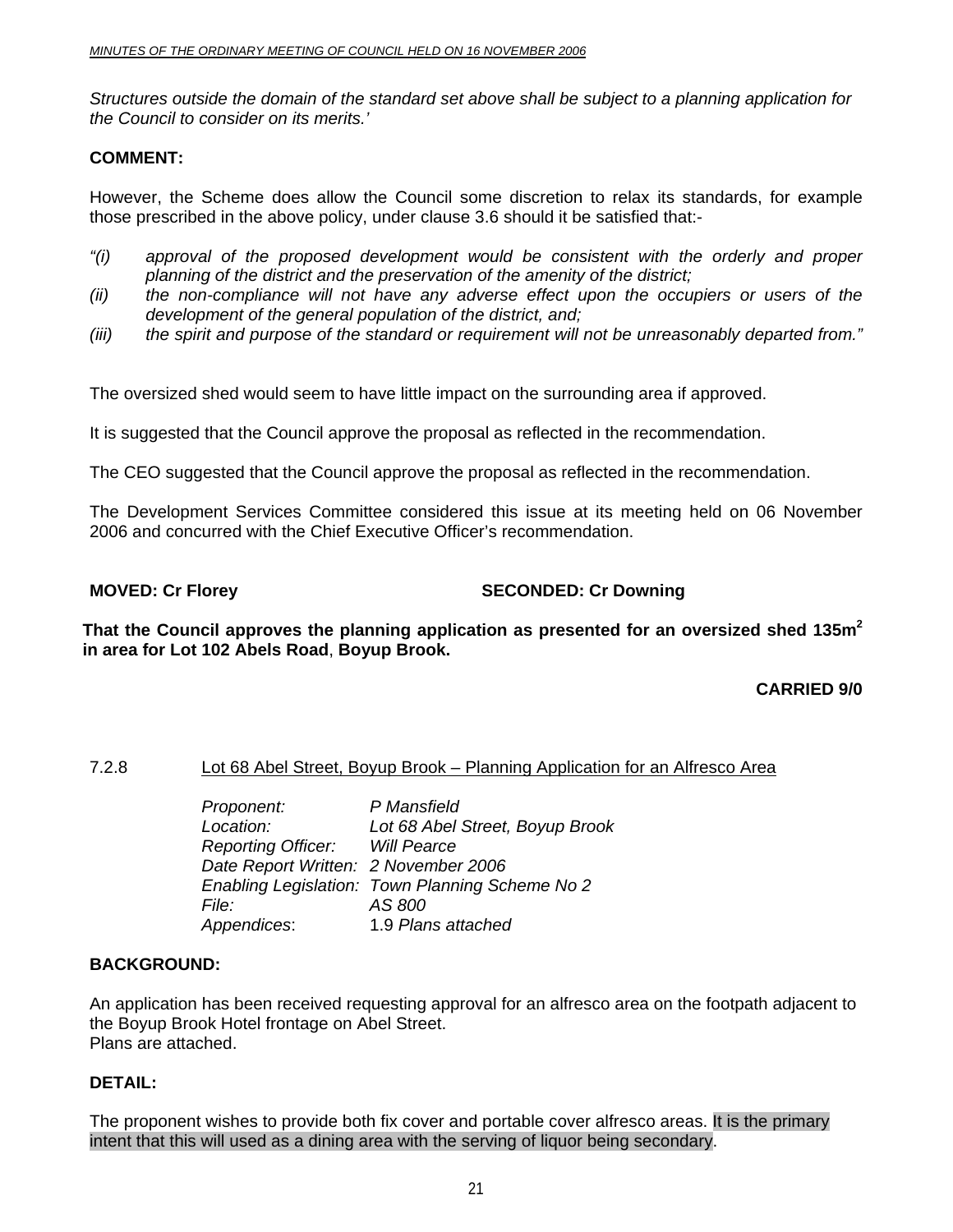The proposed 8 x 3m steel framed structure encroaches into public space over the footpath on Abel Street to provide for an additional service area for the hotel located on lot 68 Abel Street.

The roof will be covered with canvass.

The proponent wishes to also provide a further alfresco area using umbrellas adjacent to the proposed covered area.

### **COMMENT:**

The aesthetics of the proposed covered structure is a concern.

A further concern is the addition of another type of cover being placed over the footpath along this stretch of Abel Street, that is from Bridge Street to Inglis Street, where there have been a variety of styles used over the years.

The committee is encouraged to inspect the proposed alfresco site and the other commercial buildings along Abel Street prior to the meeting.

Should the proposal be approved, the following conditions would be appropriate-

- 1. structure to comply with the Building Code of Australia and have a minimum height of 2400mm and be setback 600mm from the kerb;
- 2. building license required prior to construction;
- 3. tables and chairs shall not interfere with pedestrian movement or parked vehicles by incorporating minimum 1500mm passing areas and 900mm 'footpath widths';
- 4. the alfresco area shall be conducted strictly in accordance with provisions of the Health Act 1911 and subsequent regulations and local laws and Liquor Licensing regulations covering the conduct of an alfresco area;
- 5. the alfresco area shall be kept free of litter, refuse, rubbish and all other disused materials at all times during its conduct;
- 6. the proprietor hereby agrees to indemnify the Shire of Boyup Brook and the Crown against any and all claims for compensation howsoever arising from the conduct of the eating area and further agrees to hold not less than \$10,000,000 public liability insurance at all times.

Evidence of such insurance having been affected is to be submitted to the satisfaction of CEO prior to the establishment of the alfresco area. Evidence is to be provided on the annual renewal of transfer of a licence;

7. surrounds, including tables, chairs and footpaths shall be kept in a clean and tidy condition at all times.

The Development Services Committee at its meeting held on 06 November 2006 recommended that this item be referred to the Council for consideration.

### **MOVED: Cr Florey SECONDED: Cr Piper**

**That the Council move into a committee of the whole under clause 15.6 of the Standing Orders, Local Law No.1**.**to allow members free discussion on the matter.** 

### **CARRIED 9/0**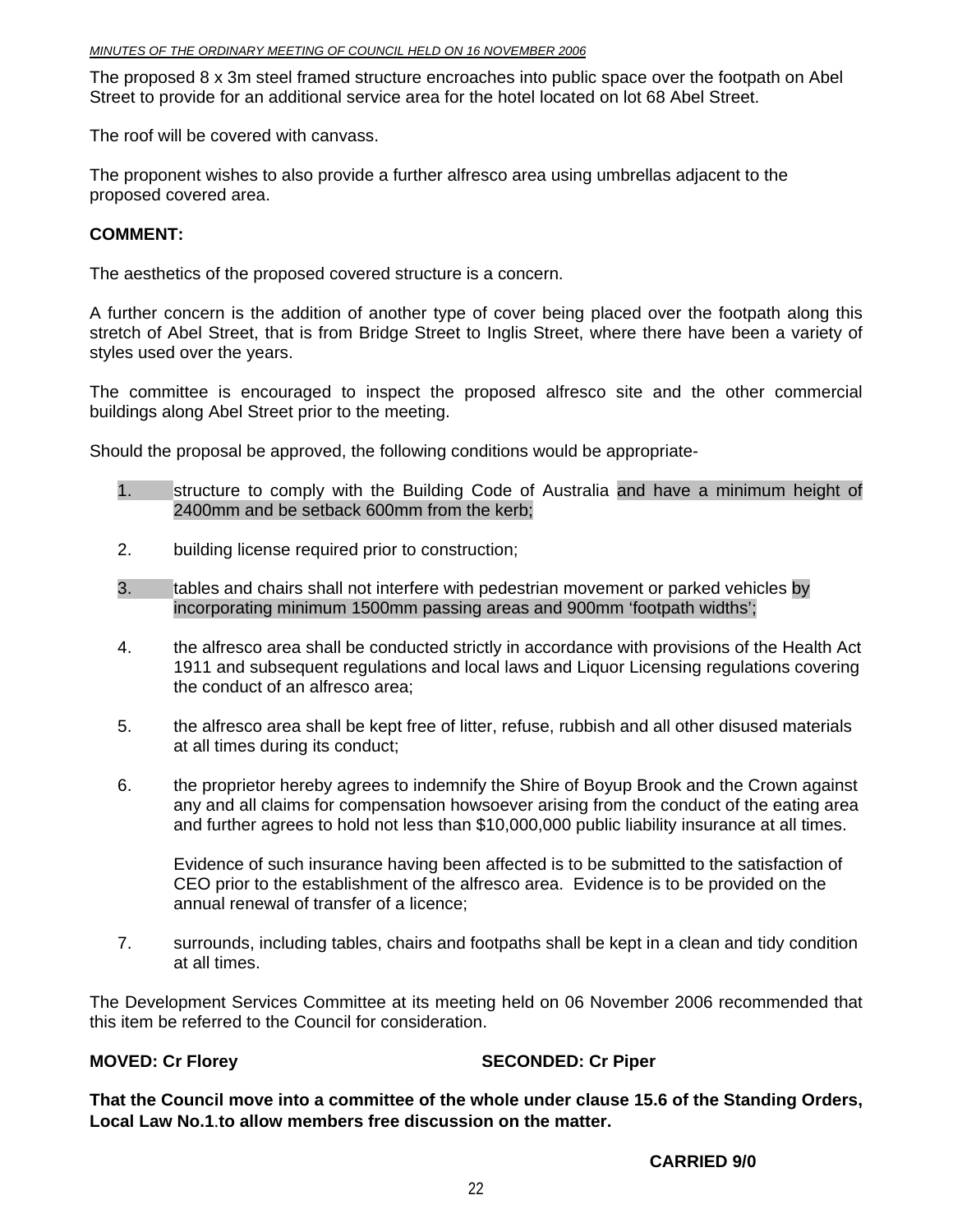<span id="page-22-0"></span>**MOVED: Cr Florey SECONDED: Cr Downing** 

**That the Council moves out of committee of the whole under clause 15.6 of the Standing Orders, Local Law No.1.** 

**CARRIED 9/0** 

### **MOVED: Cr Downing SECONDED: Cr Florey**

**That the proposal as submitted in item 7.2.8 be advertised inviting public comment and following the closure of this the item be referred back to council incorporating any comments received.** 

**CARRIED 9/0** 

### **7.3 CORPORATE SERVICES**

### 7.3.1 Accounts for Payment

| Proponent:                            | Shire of Boyup Brook                            |
|---------------------------------------|-------------------------------------------------|
| Location:                             |                                                 |
| Reporting Officer: Keith Jones        |                                                 |
| Date Report Written: 16 November 2006 |                                                 |
|                                       | Enabling Legislation: Local Government Act 1995 |
| <i>File:</i>                          | FM/10/003                                       |
| Appendices:                           | $1.10 - Payments$                               |

### **BACKGROUND:**

Invoices have been received during the month of November 2006.

### **DETAIL:**

Accounts are presented for consideration (see appendix 1.10) or where paid by direct debit pursuant to the Council's "Authorisation to Incur Debts and Make Payments" policy.

Cheques cancelled during the month were-

- ¾ Chq 2078 Fines Enforcement Registry for \$328.00.
- ¾ Chq 1727 issued to Dr T Lee for \$400 (cancelled as it was issued 30/06/05 and has not been presented).
- ¾ Chq 1777 issued to Southern Lock and Safe for \$12.10 (cancelled as it was issued 30/06/05 and has not been presented).
- $\triangleright$  Chq 1832 issued to Robin Best for \$200 (cancelled as it was issued 30/06/05 and has not been presented).
- ¾ Chq 15494 Hi-way Sales & Service for \$1800 (cancelled as it was made out for incorrect amount should have been \$1180 – reissued chq 15531).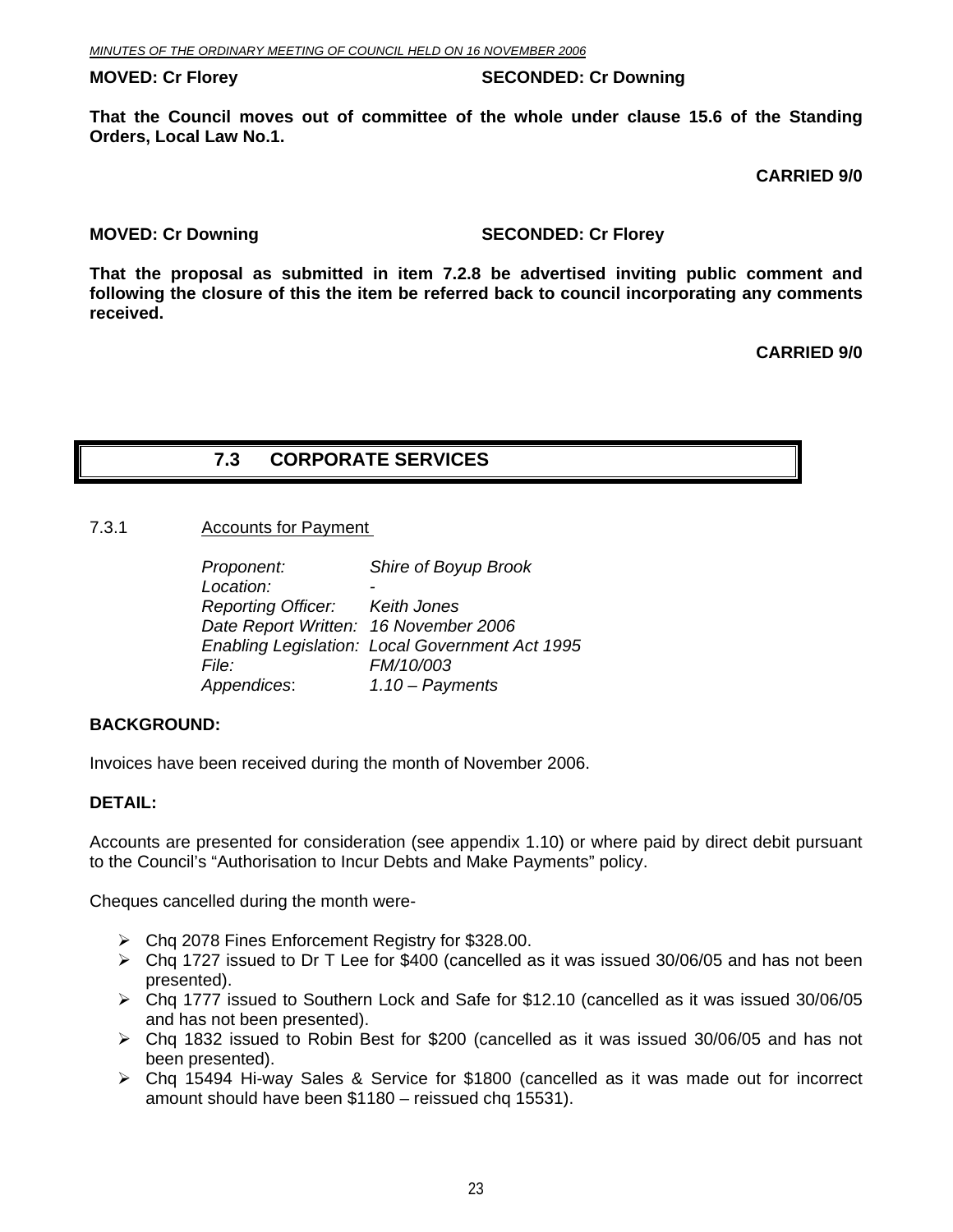### <span id="page-23-0"></span>**COMMENT:**

It is suggested that the recommendation be considered.

**MOVED: Cr Downing SECONDED: Cr Martin** 

**That the accounts as presented totaling \$266977.45 as-**

- **1. cheque voucher numbers 15447 155531 be approved for payment;**
- **2. paid by** 
	- **a. direct electronic payments through the Municipal Account;**
	- **b. cheque voucher number 2066 2078 paid through the Chief Executive Officer's Advance Account;**

 **be endorsed.** 

**CARRIED 9/0** 

7.3.2 September 2006 Monthly Statement of Financial Activity

*Proponent: Shire of Boyup Brook Location: - Reporting Officer: Keith Jones Date Report Written: 9 November 2006 Enabling Legislation: Local Government Act 1995 File: FM/10/003*   $A$ *ppendices*:

### **BACKGROUND:**

A monthly financial report is presented for consideration.

### **DETAIL:**

Section 6.4 of the Local Government Act 1995 places financial reporting obligations on local government operations.

Regulation 34 (1)–(4) of the Local Government (Financial Management) Regulations 1996 requires the local government to prepare a 'Monthly Statement of Financial Activity'.

The regulations also prescribe the content of the report.

The report is attached – see appendix 1.11

### **COMMENT:**

It is suggested that the recommendation be considered.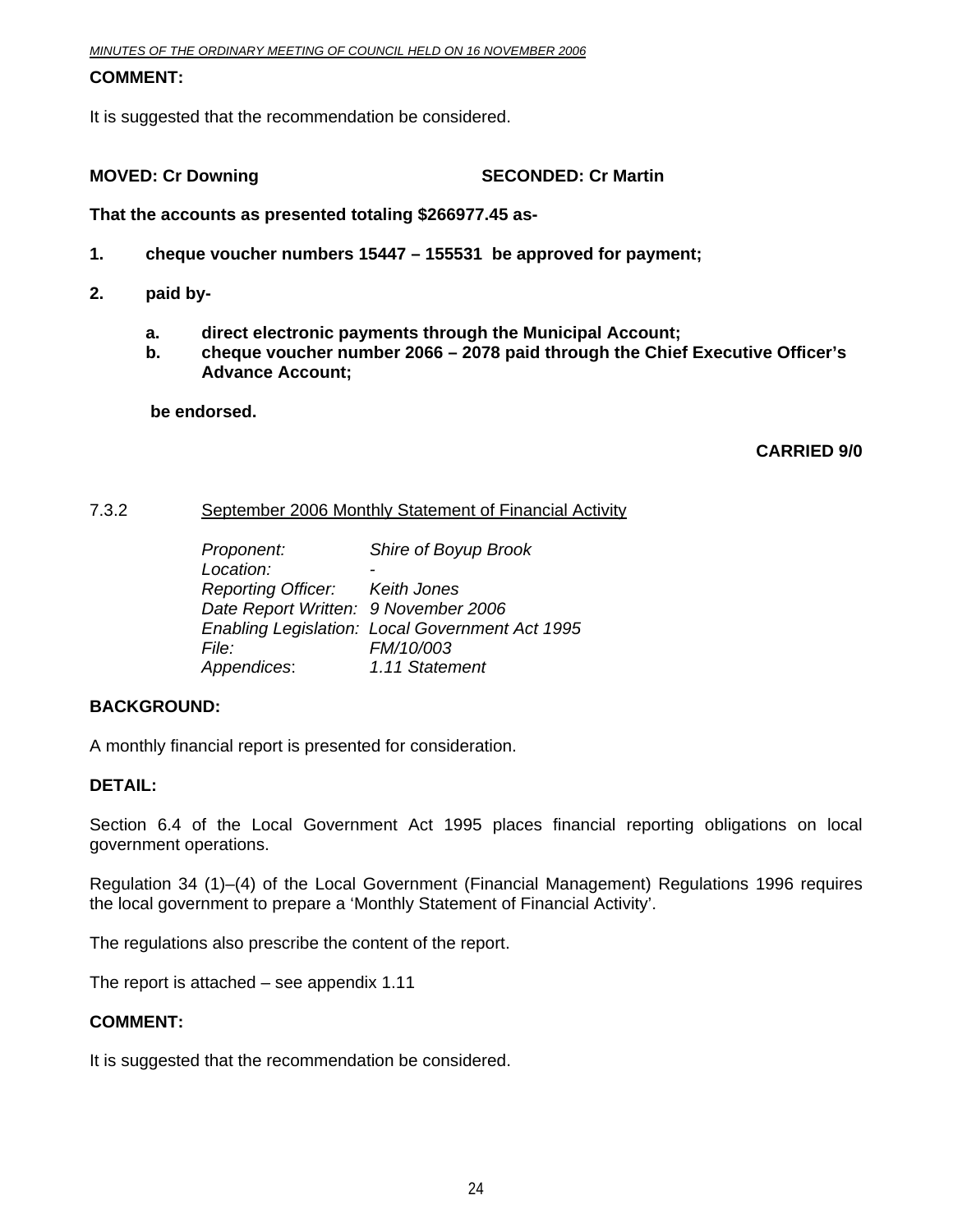### <span id="page-24-0"></span>**MOVED: Cr Martin Carrier Cr Marshall Cr Marshall Cr Marshall Cr Marshall**

### **That the September 2006 Monthly Statement of Financial Activity as presented, be received.**

### **CARRIED 9/0**

### 7.3.3 Townscape Advisory Committee – Community Member Appointment

 *Location: General Reporting Officer: Will Pearce Date Report Written: 26 October 2006 File: GO/51/001 Appendices*: -

 *Proponent: Shire of Boyup Brook Enabling Legislation: Local Government Act 1995* 

### **BACKGROUND:**

It is usual to review annually the necessity for and participation by Councillors and community members on several Council established Committees, together with various organisations in the community which require, by their constitutions or tradition, representation by the Council.

The Council reviewed the committee membership in July 2006.

The Townscape Advisory Committee allows 4 community members to be appointed.

However, only 3 members up until the present time have been appointed due to lack of nominations.

### **DETAIL:**

Further advertising for the vacancy was placed in the October 2006 edition of the Boyup Gazette.

Mrs Mary Whitehead submitted a nomination.

### **COMMENT:**

It is suggested that the Council considers the appointment of M Whitehead as reflected in the recommendation above.

### **MOVED: Cr Florey SECONDED: Cr Broadhurst**

**That the Council appoint Ms M Whitehead as a community member to the Townscape Advisory Committee.** 

**CARRIED 9/0**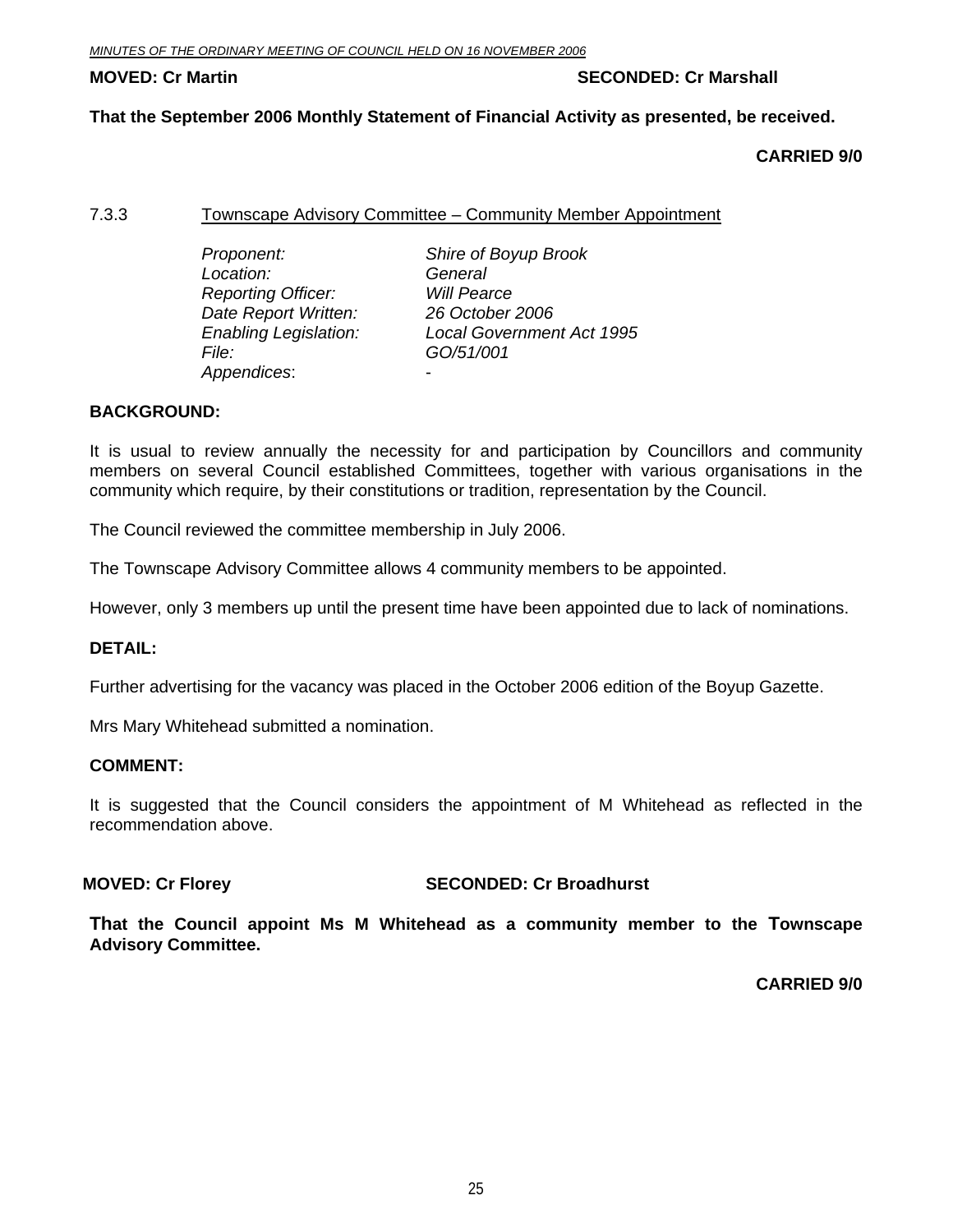### <span id="page-25-0"></span>7.3.4 Flax Mill – Proposed Demolition of Retting Tanks

| Proponent:                            | Shire of Boyup Brook             |
|---------------------------------------|----------------------------------|
| Location:                             | Flax Mill                        |
| <b>Reporting Officer:</b>             | <b>Keith Jones</b>               |
| Date Report Written:                  | 9 November 2006                  |
| <b>Enabling Legislation:</b><br>File: | <b>Local Government Act 1995</b> |
| Appendices:                           | 1.12 Report and Quotes           |

### **BACKGROUND:**

WALGA from time to time runs workshops on the true cost of owning capital assets. (Councillor Broadhurst attended one last year.) See attachment.

The initial capital cost is the cost we see – above the line.

The other costs are usually hidden ongoing costs of Maintenance, Depreciation, Fixed and Variable Costs and ultimately Replacement or Demolition.

If they cannot be met they can become a real burden on Councils and prevent more

Important projects from being undertaken or paid for without a disproportionate increase in rates.

I believe the above two buildings are classic examples of the above.

### History of the Flax Mill:

This has been one of Cost.

In the past:

- 1. Army cadets looked at using it. This became impractical.
- 2. Run be a caretaker high overheads and ultimately a cost of some \$20000.
- 3. Privately leased out until the lessee walked away having failed two make it work.
- 4. Prior to this it was run by a succession of caretakers at a cost to Council of around \$30000 per year.

None have been successful – This Council is in danger of trying to "reinvent the wheel'.

Currently it is managed by a Council employee on an hourly basis and the income (Largely from the Caravan Park) has been reasonably successful.

This year the Flaxmill is budgeted to cost:

| Powered sites -          | \$7000 (Already spent) |
|--------------------------|------------------------|
| Retting Shed -           | \$20000                |
| Roof Repair -            | \$ 8000                |
| Flaxmill Cottage upgrade | \$30000                |
|                          |                        |

TOTAL COST OF \$65000

Clearly above the resources of Council

Council has only ever done emergency maintenance. At the moment all the woodwork in The buildings require painting. Some has deteriorated to the replacement stage. (e.g. There is wood-rot in the Scrutching room because if has not been maintained).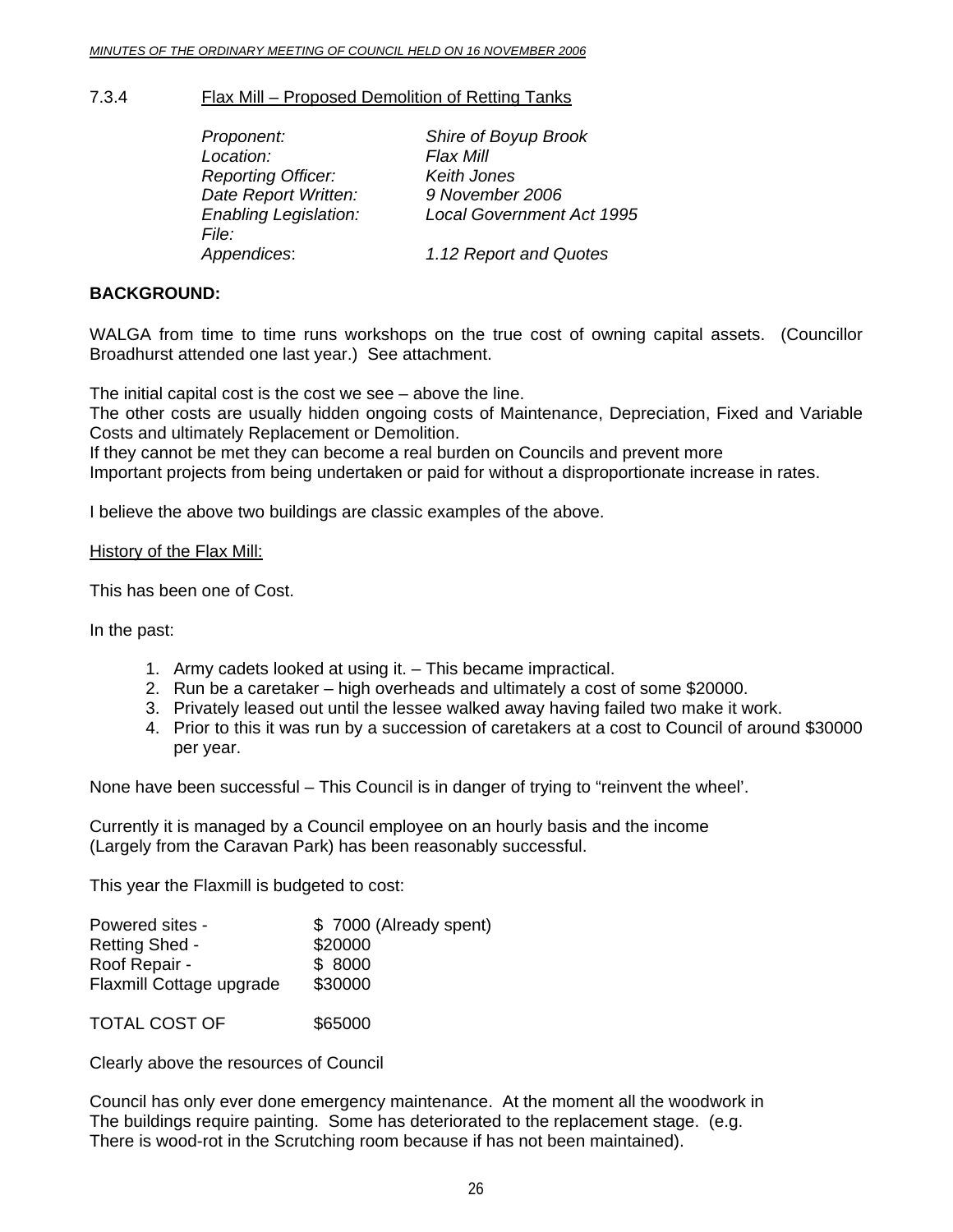### *MINUTES OF THE ORDINARY MEETING OF COUNCIL HELD ON 16 NOVEMBER 2006*

There maybe value in the remaining buildings which can be left in place with some fairly Expensive maintenance if they are not to deteriorated beyond repair.

### It should also be remembered that it is below flood level.

NOTE: There are a number of Councillors who have not witnessed people water skiing on the town oval. There also appears to be some Councillors too old to remember the last flood.

### Commercial Reserve:

The Commercial Reserve has a balance of \$125000.

Council may well need to (or choose to) use some of these funds on the following:

- 1. Medical Centre \$60000 (Maybe also funded by increased Govt Grant or Medical Reserve)
- 2. Aerial Bundled Cable Bridge St \$40000 (could be SWDC funded).
- 3. Residential Subdivision Lot 298 hospital block.
- 4. Industrial subdivision.
- 5. Supporting Local Rural Strategy Special Residential Development Agenda item 7.2.3.
- 6. Updating out of date Guided Development Plan.
- 7. Town Entry Statements (Possibly \$3000 to \$4000 above budget)
- 8. Other Councillors may be able to add to this list.

On top of the above Council has already incurred a number of unbudgeted expenses not The least of which is replacement of the Chief Executive Officer.

**MOVED: Cr Marshall SECONDED: Cr Downing** 

**That the Council:-** 

- **1. engage Keybrook Utility Services to demolish:** 
	- **a. the retting tanks at the Flax Mill at a cost of \$11,727.00;**
	- **b. Clear the site of rubble using Shire labour inside normal hours at a normal \$5000. To be funded from the unbudgeted income for last year's flood damage.**
- **2. Demolish and clear the Old Shed site to the North of the dormitory accommodation at a cost of up to \$9000.**
- **3. Use the \$20000 currently in the budget to upgrade the "Flaxmill Cottage" to fund the above work.**

**MOVED: Cr Martin SECONDED: Cr Florey** 

**That Item 7.3.4 lay on the table.** 

**CARRIED 5/4** 

Cr Piper left the chambers the time being 6.05pm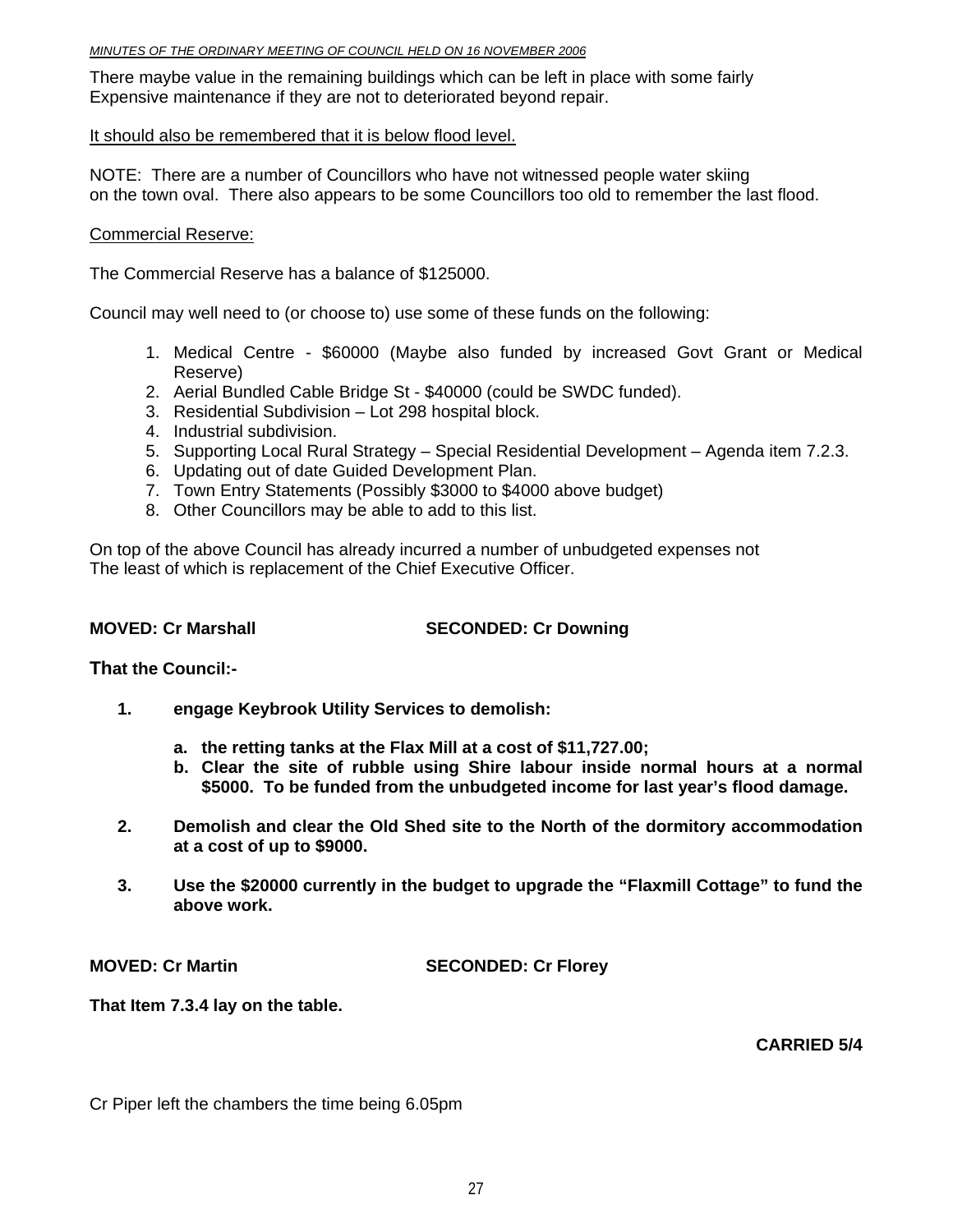### <span id="page-27-0"></span>7.3.5 Boyup Brook Medical Service – Proposed 'Hiring of Consulting Room for Visiting Health Professionals – Boyup Brook Medical Service' Policy

 *Proponent: Shire of Boyup Brook Location: Medical Centre Reporting Officer: Will Pearce Date Report Written: 10 November 2006 File: CM/42/003 Appendices*: -

 *Enabling Legislation: Local Government Act 1995* 

### **BACKGROUND:**

The Boyup Brook Medical Service building in Abel Street has recently undergone a dramatic renovation and expansion.

A consulting room for visiting professionals was established.

It is now necessary to determine guidelines for its use.

### **DETAIL:**

A proposed policy for 'Hiring of Consulting Room for Visiting Health Professionals – Boyup Brook Medical Service' is suggested by the GP Working Group to ensure consistency with the use of this new facility.

It is recommended that it reads-

### *'Objective*

*To provide guidelines for the use of the consulting room to be hired/used by visiting health professionals.* 

### *Statement*

*The room has been provided for the purpose of encouraging the provision of health and medical services not currently available within the community or are only available through the public health system.* 

*Private practitioners have a limited number of facilities that can be used for consulting purposes. This*  room at the medical centre will provide them with an option of being able to hire a modern and *pleasant environment for both practitioner and patient alike.* 

*The general conditions of use are:-* 

- *1. room hire subject to the approval of the GP*
- *2. hire fees set within the Council's annual budget*
- *3. fees may be reduced subject to Council approval*
- *4. practitioners providing evidence of public liability insurance of not less than ten million dollars (\$10,000,000) for their activities prior to use of room*

*Medical reception staff shall ensure that the use of the room is monitored via a register.* 

*Keys to the room shall not be given out by staff unless with prior arrangement. The room hire register shall detail each and every occasion that the key is obtained and returned.'*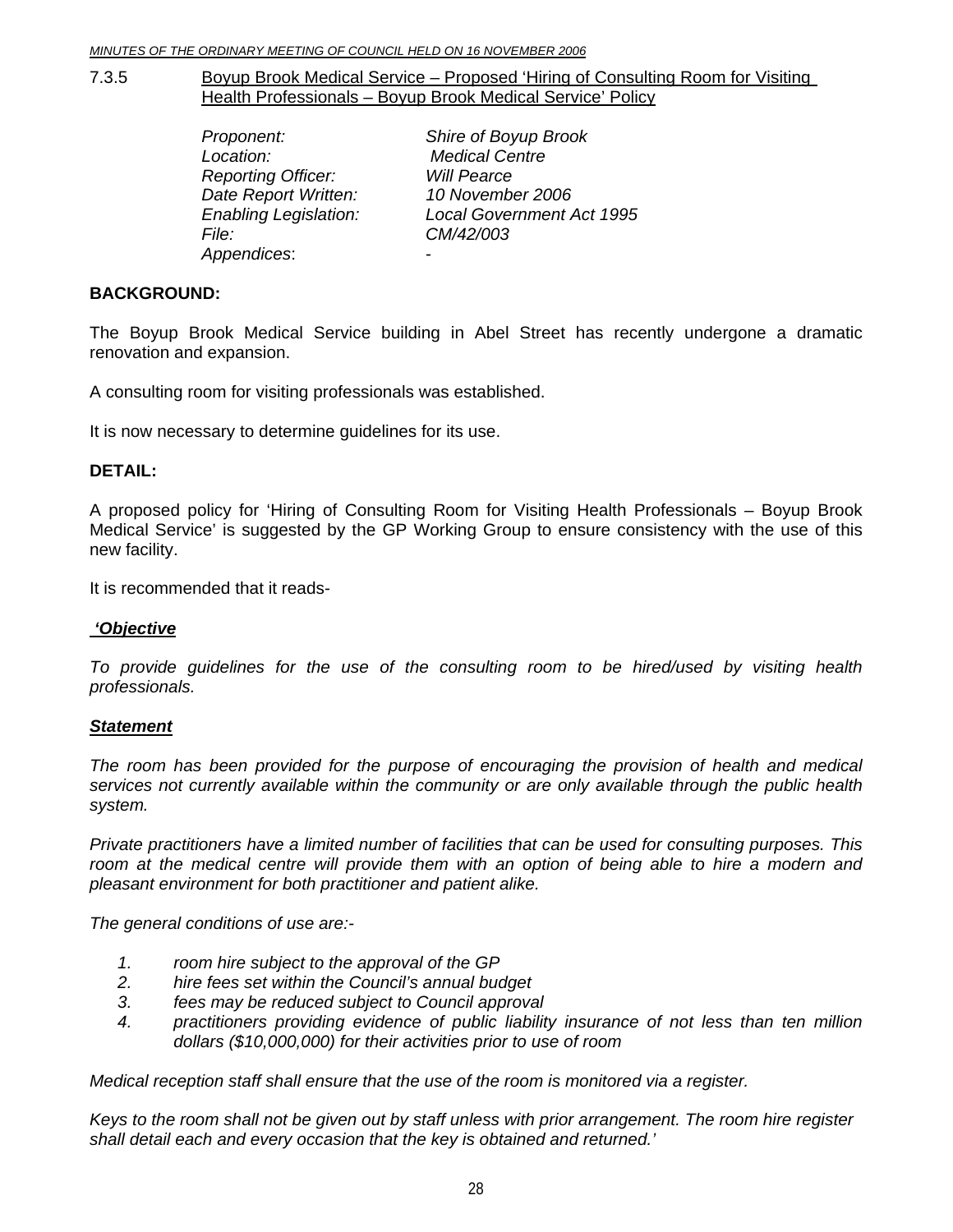### <span id="page-28-0"></span>**COMMENT:**

It is suggested that the policy be considered.

**MOVED: Cr Downing Case Conduct Act Act SECONDED: Cr Oversby** 

**That the proposed 'Hiring of Consulting Room for Visiting Health Professionals'** 

### *'Objective*

*To provide guidelines for the use of the consulting room to be hired/used by visiting health professionals.* 

### *Statement*

*The room has been provided for the purpose of encouraging the provision of health and medical services not currently available within the community or are only available through the public health system.* 

*Private practitioners have a limited number of facilities that can be used for consulting purposes. This room at the medical centre will provide them with an option of being able to hire a modern and pleasant environment for both practitioner and patient alike.* 

*The general conditions of use are:-* 

- *5. room hire subject to the approval of the GP*
- *6. hire fees set within the Council's annual budget*
- *7. fees may be reduced subject to Council approval*
- *8. practitioners providing evidence of public liability insurance of not less than ten million dollars (\$10,000,000) for their activities prior to use of room*

*Medical reception staff shall ensure that the use of the room is monitored via a register.* 

*Keys to the room shall not be given out by staff unless with prior arrangement. The room hire register shall detail each and every occasion that the key is obtained and returned.'*

### **be adopted.**

**CARRIED 7/1** 

### 7.3.6 Boyup Brook Medical Service - Review of Fees

 *Proponent: Shire of Boyup Brook Location: Medical Centre Reporting Officer: Will Pearce Date Report Written: 10 November 2006 File: CM/42/003 Appendices*: -

 *Enabling Legislation: Local Government Act 1995* 

### **BACKGROUND:**

The Boyup Brook Medical Services' fees were not reviewed during the 2006/07 Budget process due to the Federal Government's review of the Medicare rebate scheme in early November 2006.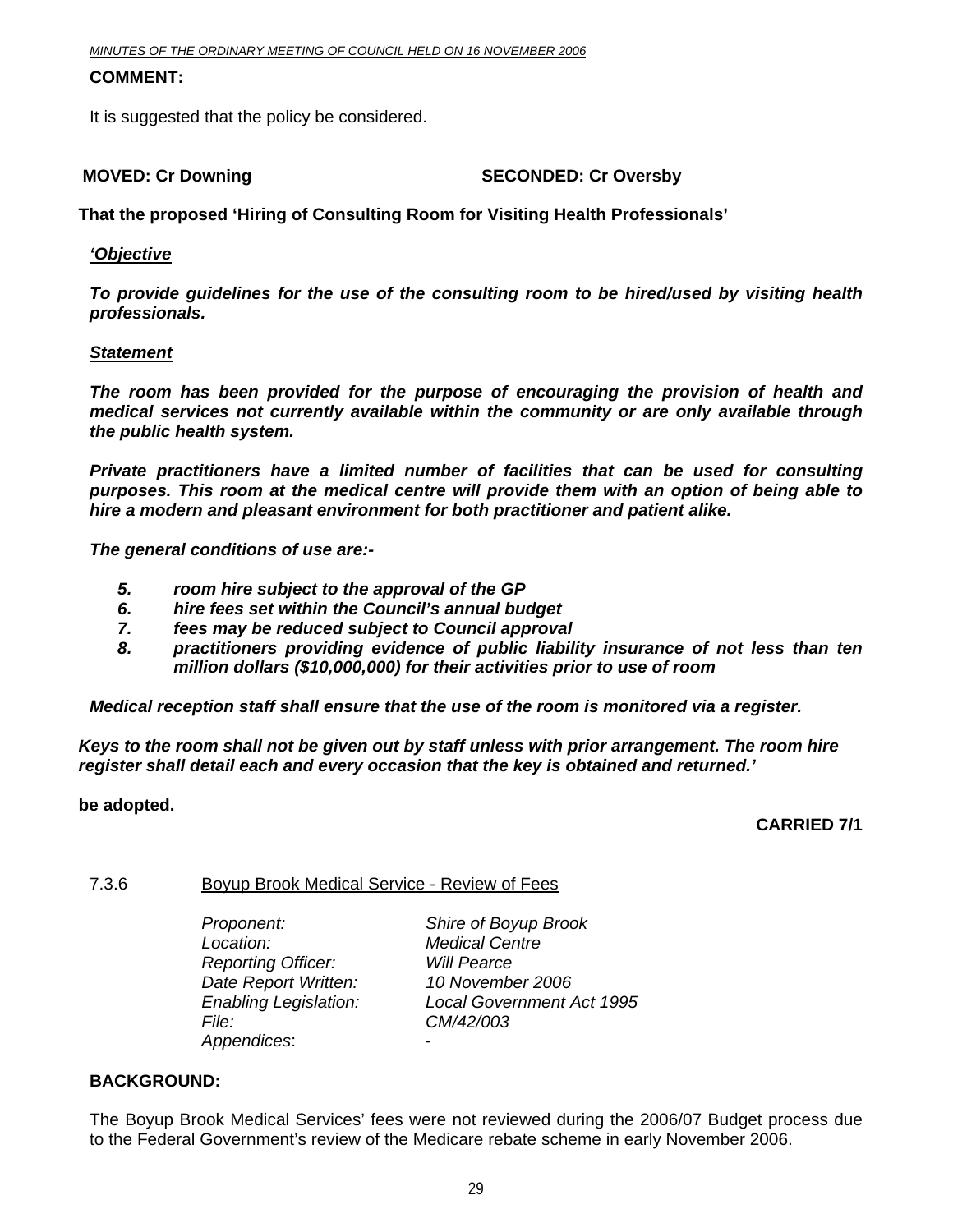The Medicare scheme was reviewed recently. It is now necessary to review the fees.

### **DETAIL:**

The GP Working Group met on 9 November 2006 to discuss the existing fees and proposed new fees.

The current fees for private patients are-

| Consultation | Rebate \$ (pre<br>November 2006) | Fee \$ | Gap \$ |
|--------------|----------------------------------|--------|--------|
| short        | 14.40                            | 22     | 7.60   |
| Medium       | 31.45                            | 43     | 11.55  |
| Long         | 59.70                            |        | 10.30  |
| Extra long   | 87.90                            | 95     | 7.10   |

The group's proposed fees for consultations are -

| Consultation<br>(patient numbers)<br>for past 12<br>months) | Rebate \$ (from<br>November 2006) | Proposed Fee \$ | Gap \$ | % out of pocket<br>increase from<br>2005 |
|-------------------------------------------------------------|-----------------------------------|-----------------|--------|------------------------------------------|
| Short (125)                                                 | 14.47                             | 24              | 9.30   | 22                                       |
| Medium (3,000)                                              | 32.10                             | 45              | 12.90  | 12                                       |
| Long (1,000)                                                | 60.95                             | 72              | 11.05  |                                          |
| Extra long (45)                                             | 89.75                             | 97              | 7.25   |                                          |

The Council is on target to increase its medical centre 'profit' from \$80,000 last year to \$150,000 in this financial year, without the proposed increases and potential income from the hire of the visiting consultant's room.

The medical staff have also changed the management of repeat prescriptions. Previously, a \$5 fee was charged, that was not subject to Medicare rebates. Now the patient is bulk-billed meaning that Medicare pays approximately \$22 per repeat (subject to Dr Mel actually seeing the patient each and every time prior to a repeat being provided which he is willing to do). This will increase the income a further \$25,000 pa, which again has not been taken into account with the anticipated profit of \$150,000.

The Bridgetown Medical Centre charges \$20 (short), \$40 (medium), \$70 (long) and \$90 (extra long) per consult. It charges \$5 per repeat prescription.

The group also considered fees for Patient Assistance Travel Scheme (PATS) duties and penalties for patients not fronting for appointments on a regular basis or not paying their bills – refer to the recommendation for details.

### **COMMENT:**

It is suggested that the fees structure be considered pursuant to the recommendation.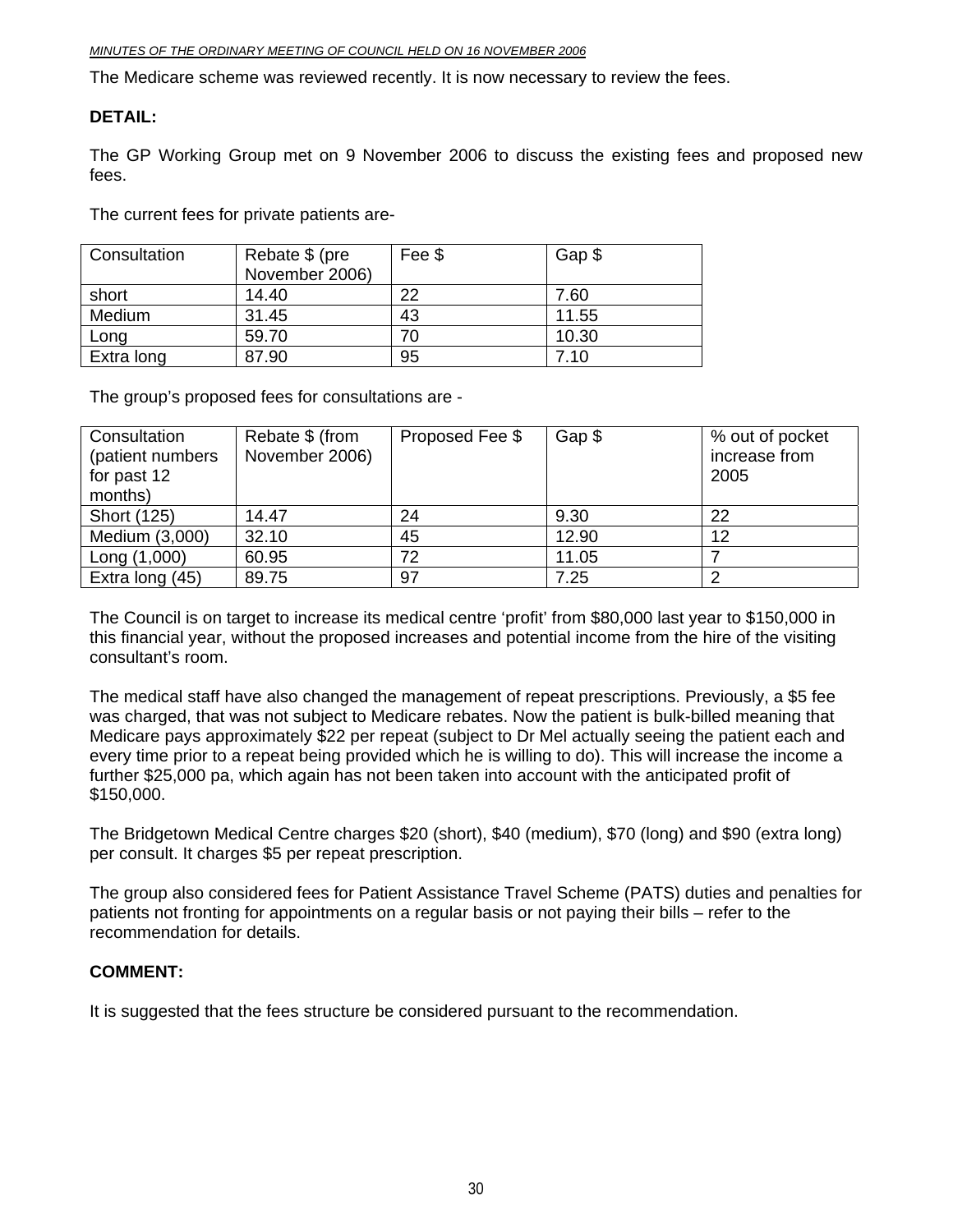### **MOVED: Cr Moir SECONDED: Cr Martin**

**That the Council move into a committee of the whole under clause 15.6 of the Standing Orders, Local Law No.1**.**to allow members free discussion on the matter.** 

### **CARRIED 8/0**

**MOVED: Cr Moir** SECONDED: Cr Martin **MOVED: Cr Martin** 

**That the Council moves out of committee of the whole under clause 15.6 of the Standing Orders, Local Law No.1.** 

**CARRIED 8/0** 

### **MOVED: Cr Moir SECONDED: Cr Downing**

**That the Chief Executive Officer advertise pursuant to sec. 1.7 and 6.19 of the Local Government Act 1995 the following new fee structure for the Boyup Brook Medical Service will commence on Monday 27 November 2006 :-** 

| <b>PATS</b>                        |                                                                                              |                 |  |
|------------------------------------|----------------------------------------------------------------------------------------------|-----------------|--|
| $\bullet$                          | Administration fee for late payments-                                                        |                 |  |
|                                    | $\triangleright$ More than 30 days                                                           | \$5             |  |
|                                    | $\triangleright$ More than 60 days                                                           | \$10            |  |
|                                    | $\triangleright$ More than 90 days                                                           | \$15            |  |
| $\bullet$<br><b>Professionals-</b> | (after 2 written notices to patient)<br><b>Hiring of Consulting Room for Visiting Health</b> | \$44 (inc GST)  |  |
|                                    | Half day                                                                                     | \$44 (inc GST)  |  |
|                                    | $\triangleright$ Half day – with receptionist                                                | \$55 (inc GST)  |  |
| ➤                                  | <b>Full day</b>                                                                              | \$88 (inc GST)  |  |
|                                    | $\triangleright$ Full day – with receptionist                                                | \$110 (inc GST) |  |

### **CARRIED 8/0**

**NOTE:** It was agreed that the fees proposed for consultations be referred back to the GP Working Group for further consideration.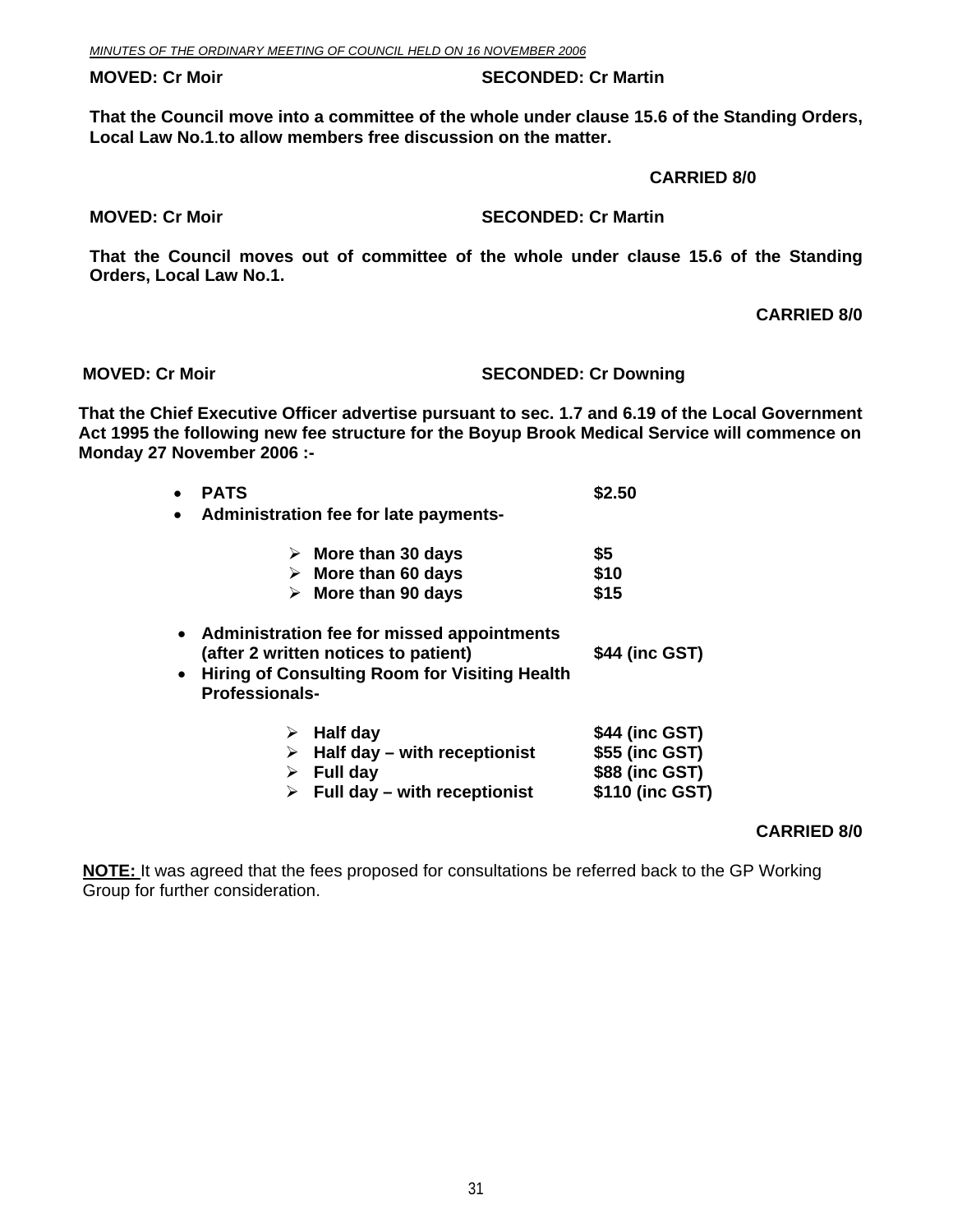### <span id="page-31-0"></span>7.3.7 Dr M Mel – Proposed Variation to Employment Contract

 *Proponent: Dr M Mel Location: Reporting Officer: Will Pearce Date Report Written: 10 November 2006 File: Personal Appendices*: -

 *Enabling Legislation: Local Government Act 1995* 

### **BACKGROUND:**

Dr M Mel is currently engaged by the Council for the provision of GP services pursuant to an employment contract signed in 2004.

It has been requested that the GP receive a portion of the rental income, pursuant to the conditions of the contract, that will be earned from the hiring of the new visiting health professionals' consulting room established with the recent building upgrade.

### **DETAIL:**

Dr Mel's contract Clause 5(b) states in part-

 *Council …'will be willing to consider payments over and above the base salary after the first 12 months based on income generated through and subsequent expenses of the Boyup Brook Medical Services only when that the 'break even' point is reached (that is over above the point where income equals expenses - see addendum attached) on a shared 50:50 arrangement'.* 

The addendum identifies only the following revenue that the GP can earn as a bonus every year-

### **INCOME**

Surgery turnover Other Income - accreditation Hospital / Lodge WACRRM subsidy

The request was put to the GP Working Group on 19 September 2006.

 The bonus is made based on, in general terms, income minus expenses. It is logical that operating expenses will increase with the use of this new room. These costs must then be added to the expenses when calculating Dr Mel's annual bonus.

### **COMMENT:**

The group agreed that this request was reasonable and should be supported by the Council.

It is suggested that Dr Mel's employment contract shall include a new line 'Visiting Professionals Room Hire' to the 'Income' section of the addendum. **MOVED: Cr Martin SECONDED: Cr Oversby** 

**That Dr Mel's employment contract shall include a new line 'Visiting Professionals Room Hire' to the 'Income' section of the addendum.** 

**CARRIED 8/0**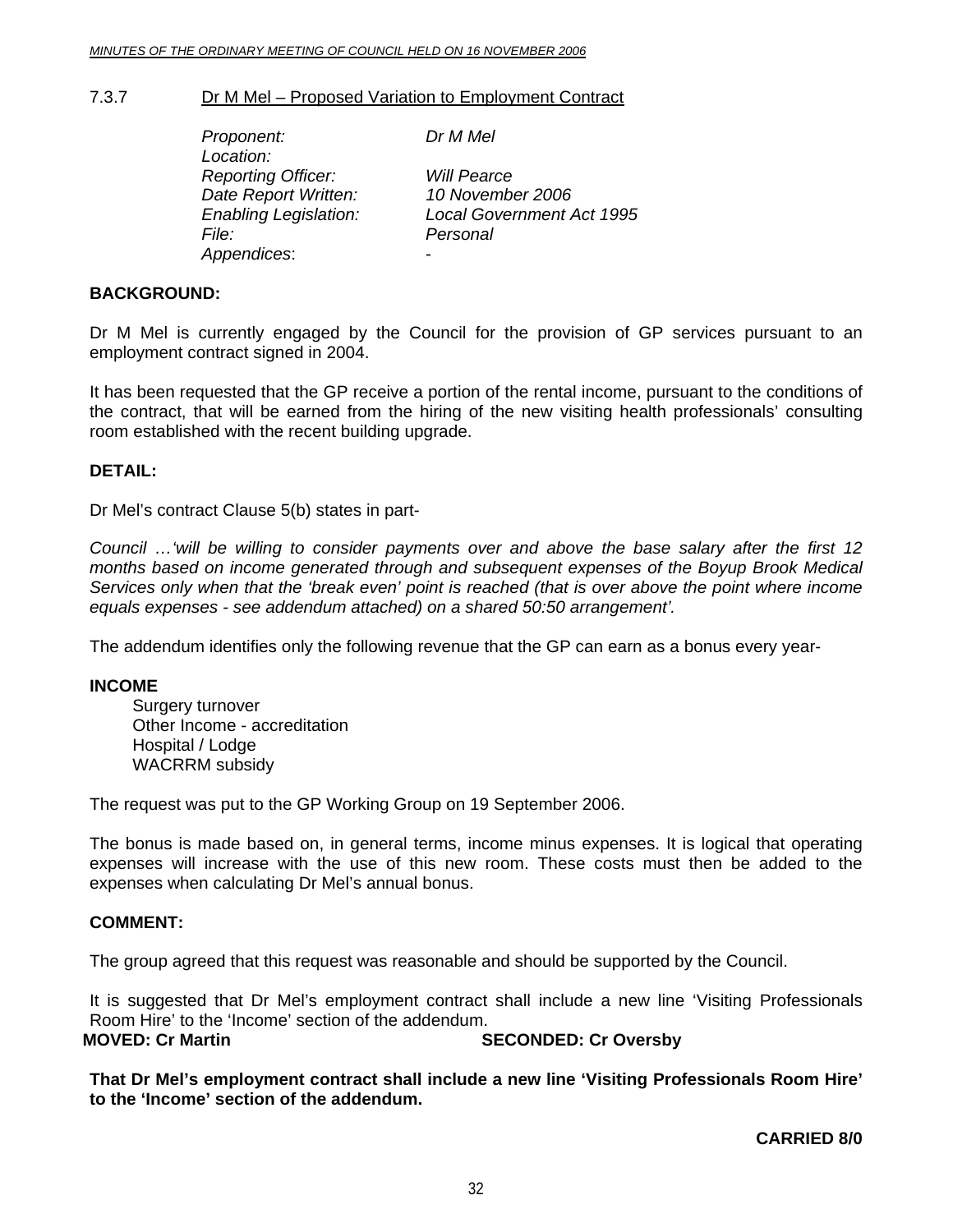### <span id="page-32-0"></span>*MINUTES OF THE ORDINARY MEETING OF COUNCIL HELD ON 16 NOVEMBER 2006*

Mr Doust declared a financial interest in the following item and departed the Chambers, the time being 6.51pm.

### 7.3.8 Acting Chief Executive Officer – Late item

| Proponent:                   | Shire of Boyup Brook             |
|------------------------------|----------------------------------|
| Location:                    |                                  |
| <b>Reporting Officer:</b>    | <b>Will Pearce</b>               |
| Date Report Written:         | 14 November 2006                 |
| <b>Enabling Legislation:</b> | <b>Local Government Act 1995</b> |
| <i>File:</i>                 | <b>Personnel File</b>            |
| Appendices:                  |                                  |

### **BACKGROUND:**

The current CEO W Pearce will cease duties as of 17 November 2006.

It is now necessary to appoint a relieving officer to this position whilst the recruitment process continues for a replacement.

### **DETAIL:**

The components of the current contract representing the remuneration package are:

|    | a) Salary (cash component)       | \$75,000 |
|----|----------------------------------|----------|
| b) | <b>Motor Vehicle</b>             | \$10,400 |
|    | c) Housing                       | \$4,000  |
|    | d) Telephone                     | \$500    |
|    | e) Uniform Allowance             | \$230    |
| f) | <b>Fringe Benefits Allowance</b> | \$2,400  |
|    | Superannuation                   | \$9,000  |

### **COMMENT:**

The Shire President has approached Mr A Doust, a long–serving CEO in several local governments for over 30 years, to determine his interest in the position.

Mr Doust, a Boyup Brook resident, has confirmed his availability during the period the Council requires recruiting a new CEO.

### **MOVED: Cr Downing SECONDED: Cr Moir**

**That the Council appoints Mr A Doust to the position of Acting Chief Executive Officer pursuant to section 5.36 of the Local Government Act 1995 under the following terms and conditions:-** 

- **Mr W Pearce's "2002 Contract of Employment" underpinning the minimum terms and conditions, with the exception of clause 5.5 'Housing";**
- **Salary of \$80,000 (pro-rata)**
- **Commencement 20 November 2006**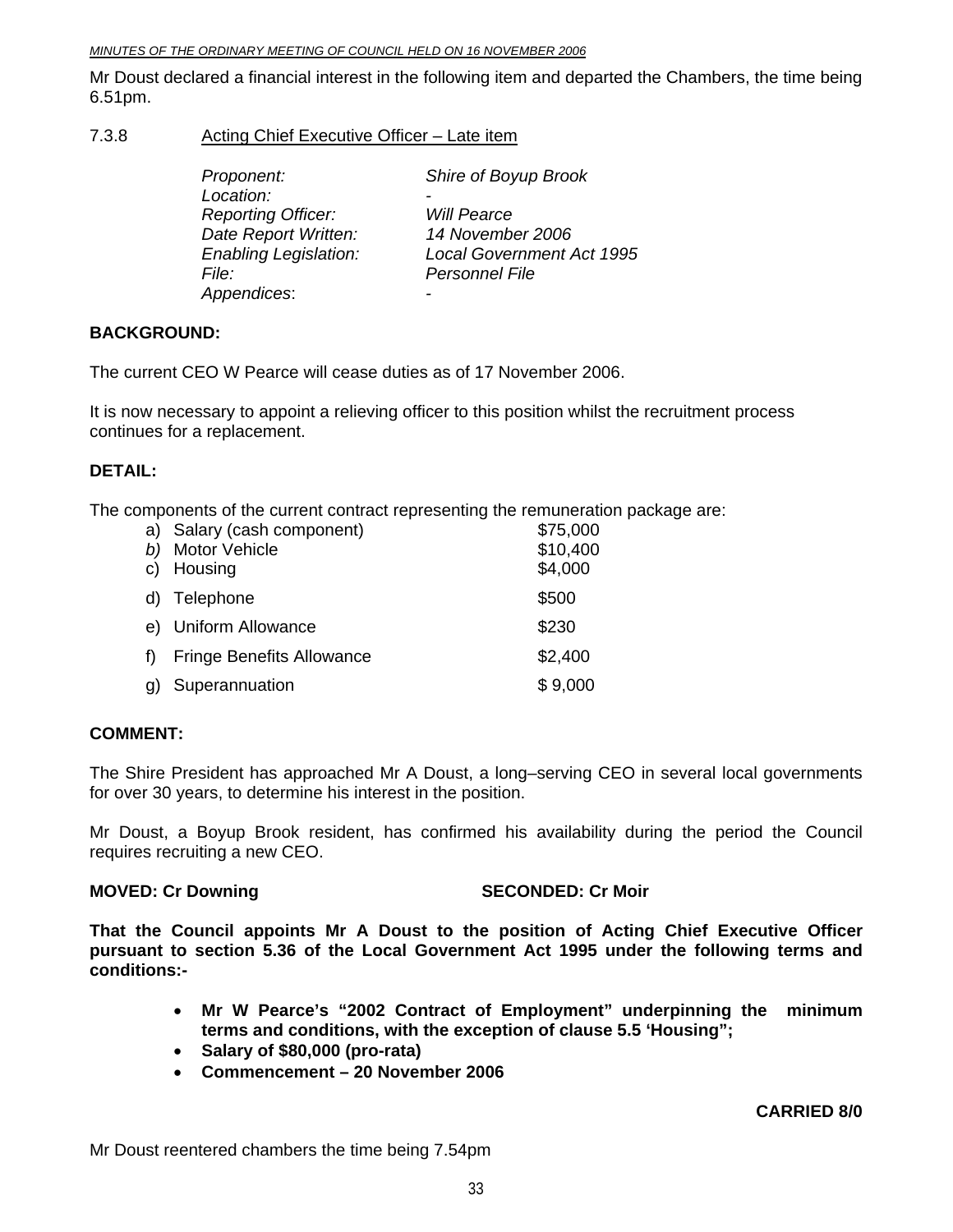<span id="page-33-0"></span>Cr Oversby left chambers the time being 7.54pm.

Cr Oversby reentered chambers the time being 7.55pm.

### **8. PETITIONS AND MEMORIALS**

Nil

### **9. MOTIONS OF WHICH PREVIOUS NOTICE HAS BEEN GIVEN**

### 9.1 Country Music Capital of WA

### **Comment:**

Council has adopted "Country Choice" as the theme for our Shire and it would be improper to have conflicting statements at each of the entrances to the Town prior to the installation of the agreed Stick Men Figures in their various poses and the adopted theme prominently displayed.

Council has recognised the work that the Country Music Club does in bringing our Town to the notice of a wide part of the population of WA by carrying the above motion. However, Country Music is only one of the many attractions of Boyup Brook and this was recognised when the "Country Choice" theme was adopted and it should always be the predominant statement.

### **MOVED: Cr Ginnane SECONDED: Cr Martin**

**Item 7.1.1 of the minutes of the Ordinary Meeting of Council held on 19 October 2006 stating:** 

**"That item 2 (a) the use of "Country Music Capital of WA" as an attachment or addition to Boyup Brook entrance signage" be held off until the:-** 

- **1) "stick men" figures proposed as entry statements are installed;**
- **2) design and costings of the intended "Country Music Capital" signs are submitted to the Council for further consideration.**

**VOTE EQUAL 4/4** 

Crs Broadhurst, Florey, Oversby and Marshall voted against the motion.

**Casting Vote – In accordance with Section 5.21(3) of the Local Government Act, the President cast a second vote with the result the Motion was CARRIED.** 

Cr Marshall left chambers the time being 7.05pm

Cr Marshall reentered chambers the time being 7.06pm